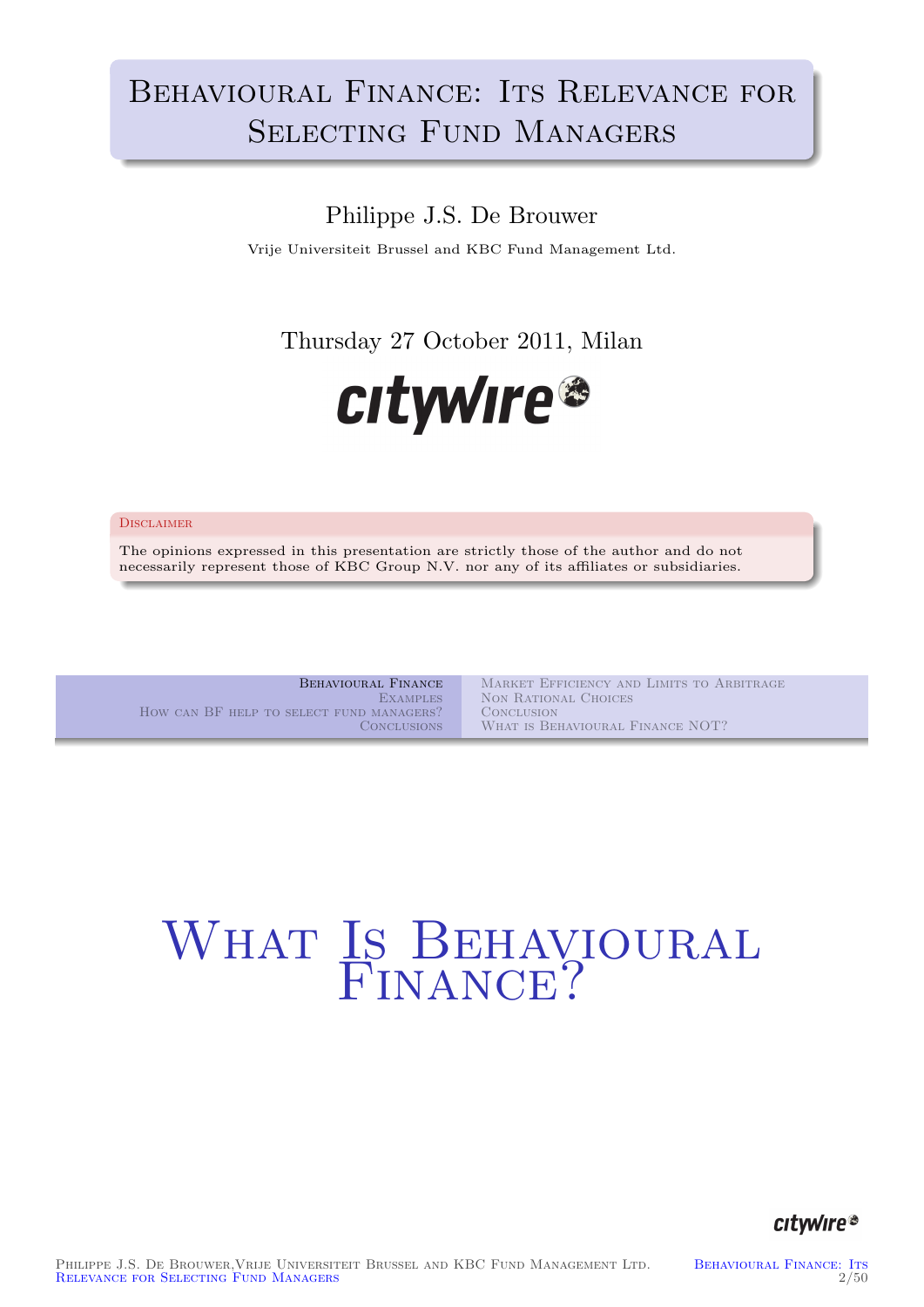Behavioural Finance **EXAMPLES** How can BF help to select fund managers? **CONCLUSIONS** 

Market Efficiency and Limits to Arbitrage NON RATIONAL CHOICES **CONCLUSION** WHAT IS BEHAVIOURAL FINANCE NOT?

## **OUTLINE**

- **1 WHAT IS BEHAVIOURAL FINANCE?** 
	- Market Efficiency and Limits to Arbitrage
	- Non Rational Choices
		- **o** Beliefs
		- **•** Heuristics
		- **•** Preferences
	- Conclusion
	- What is Behavioural Finance NOT?

<sup>2</sup> Examples from Investment Practice How can BF HELP TO SELECT FUND MANAGERS? **CONCLUSION** 

## citwire®

PHILIPPE J.S. DE BROUWER, VRIJE UNIVERSITEIT BRUSSEL AND KBC FUND MANAGEMENT LTD. BEHAVIOURAL FINANCE: ITS<br>BEHAVIOURAL FINANCE: ITS 3/50 RELEVANCE FOR SELECTING FUND MANAGERS

Behavioural Finance **EXAMPLES** How can BF help to select fund managers? **CONCLUSIONS** 

Market Efficiency and Limits to Arbitrage Non Rational Choices **CONCLUSION** WHAT IS BEHAVIOURAL FINANCE NOT?

# EFFICIENT MARKETS

- Rational Approach: people make decisions
	- [accord](#page-0-0)[ing to Expected Utility \(EUT](#page-1-0)) or at least Subjective [Expect](#page-20-0)[ed Utility \(Savage 1954\)](#page-14-0)
	- and apply correctly Bayes Law
- [Efficient](#page-0-0)[Market](#page-0-0) [Hypo](#page-1-0)thesis (EMH)(Fama 1965) and [\(Fama](#page-5-0) 1970)
- Fried[man \(Frie](#page-23-0)dman 1953): rational traders (arbitrageurs) will fast eliminate non-efficiencies created by irrational [traders \(noise tra](#page-14-0)[ders\)](#page-22-0)
- <span id="page-1-0"></span>[EMH](#page-22-1)[tog](#page-22-1)[ether with EUT is an](#page-18-0) elegant, appealing and [r](#page-20-0)ational framework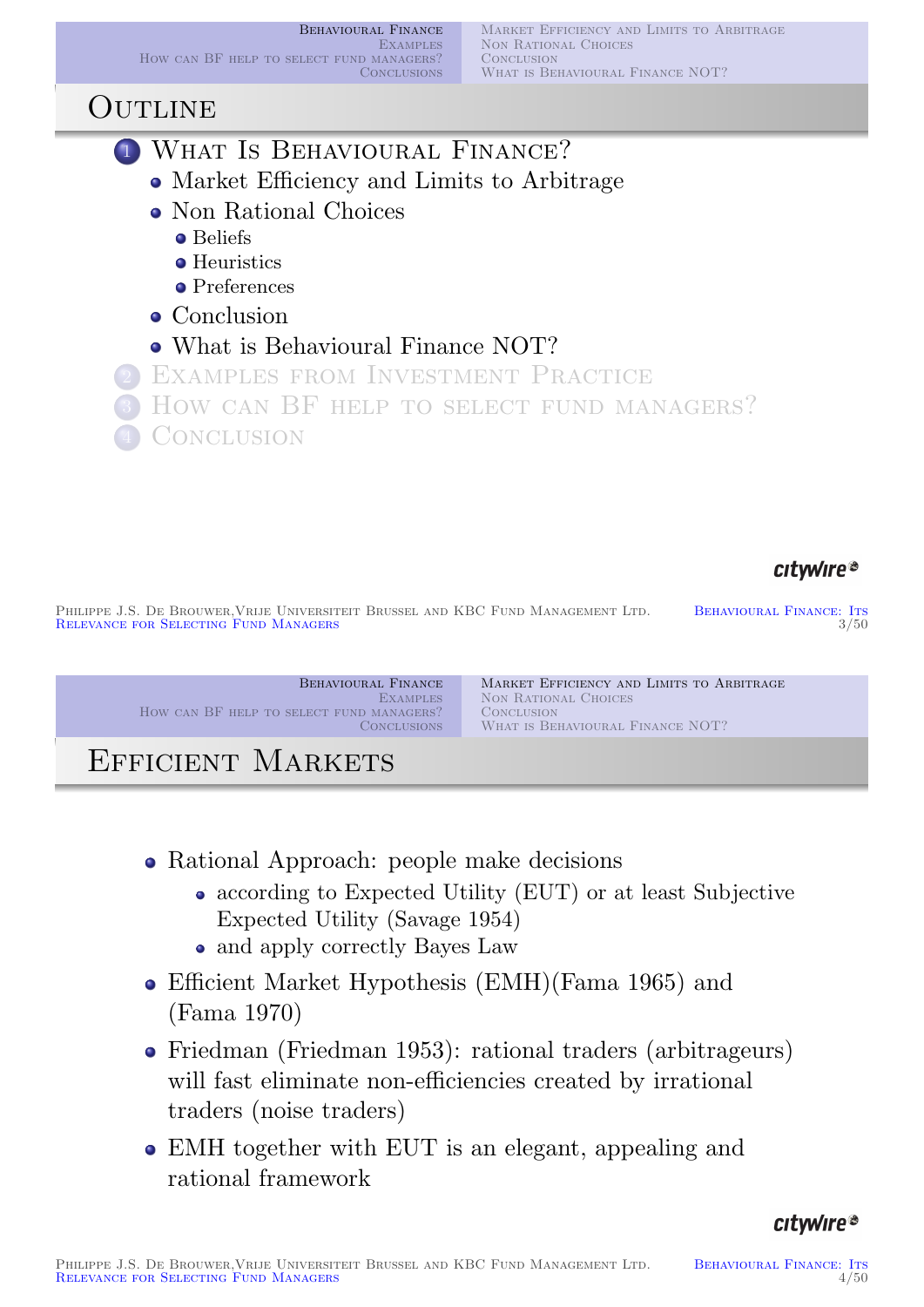# MARKET EFFICIENCY

- Behavioural Finance (BF), is the stance where some financial phenomena can be better understood, assuming that some agents are not (fully) rational
- Examples of behavioural models:
	- <sup>1</sup> Adam Smith's Theory of Moral Sentiments (Smith 1759)
	- <sup>2</sup> Keynes's beauty contest (Keynes 1936)
	- <sup>3</sup> Prospect Theory (Kahneman and Tversky 1979)
	- <sup>4</sup> Behavioural Portfolio Theory (Shefrin and Statman 2000)

## citwire®

PHILIPPE J.S. DE BROUWER, VRIJE UNIVERSITEIT BRUSSEL AND KBC FUND MANAGEMENT LTD. BEHAVIOURAL FINANCE: ITS<br>BEHAVIOURAL FINANCE: ITS 5/50 RELEVANCE FOR SELECTING FUND MANAGERS

Behavioural Finance **EXAMPLES** How can BF help to select fund managers? **CONCLUSIONS** 

Market Efficiency and Limits to Arbitrage Non Rational Choices **CONCLUSION** WHAT IS BEHAVIOURAL FINANCE NOT?

Long Term Capital Management (LTCM) EXAMPLE 1: EXPLOITING INEFFICIENCIES CAN BE RISKY

- [LTCM](#page-0-0)[was](#page-0-0)[a](#page-0-0)[well](#page-1-0)[known](#page-1-0)[Hedge](#page-1-0)[Fund](#page-1-0)[w](#page-1-0)ith [3 well known](#page-20-0) [partners with excellent](#page-14-0) reputation:
	- John Meriwether (Salomon Brothers)
	- Myron Scholes (Nobel Laureate)
	- Robert Merton (Nobel Laureate)
- consistent and very good performance between 1994 and 1997
- more than U[SD 7 Bln](#page-23-2). a[ssets by](#page-23-1) 12/97
- banks e[ager to lend](#page-23-3)[to](#page-23-3) [LTC](#page-23-3)[M](#page-23-4)

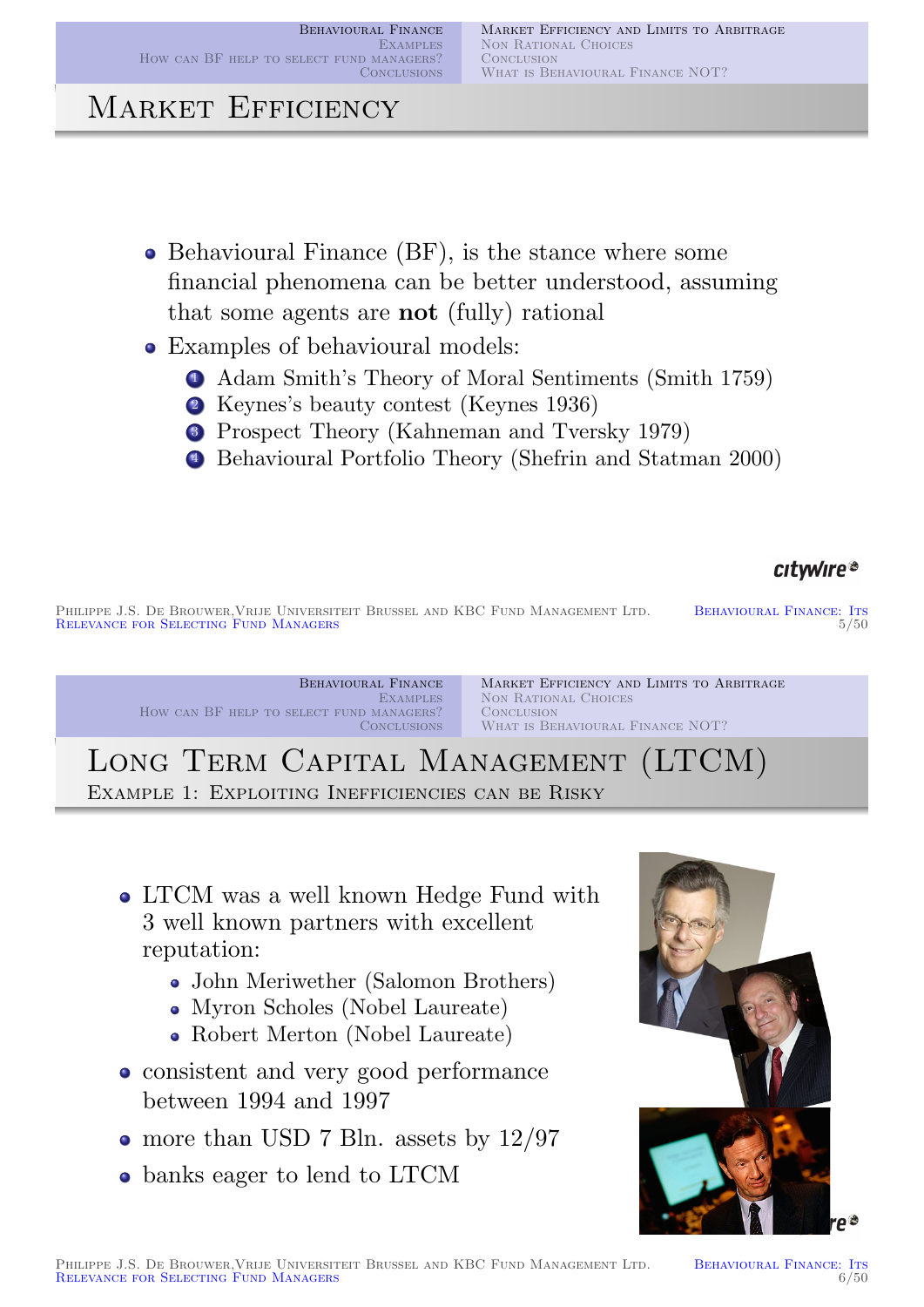Market Efficiency and Limits to Arbitrage NON RATIONAL CHOICES CONCLUSION WHAT IS BEHAVIOURAL FINANCE NOT?

# LTCM in 1998

- The assets decreased with 82%
- 9/98: the Federal Reserve Bank of NY organises privately funded rescue plan with 14 banks and brokers
- They raise \$3.6 bln. in exchange for 90% of LTCM's equity



How was such a major disaster possible?

#### citwire®

PHILIPPE J.S. DE BROUWER, VRIJE UNIVERSITEIT BRUSSEL AND KBC FUND MANAGEMENT LTD. BEHAVIOURAL FINANCE: ITS<br>RELEVANCE FOR SELECTING FUND MANAGERS RELEVANCE FOR SELECTING FUND MANAGERS

Behavioural Finance **EXAMPLES** How can BF HELP TO SELECT FUND MANAGERS? **CONCLUSIONS** 

Market Efficiency and Limits to Arbitrage NON RATIONAL CHOICES **CONCLUSION** WHAT IS BEHAVIOURAL FINANCE NOT?

#### LTCM MADE RATIONAL BETS The Pairs Trades

- Royal Dutch Petroleum (RDP) and Shell Transport & Trading (STT) Both owned by Royal Dutch Shell
	- [a DLC](#page-14-0) [\(Dual Listed Company\)](#page-5-0)
	- [1998:](#page-20-0) [a corporate charter linked the](#page-14-0) two companies by dividing the joint cash flows between them on a 60/40 basis
	- both shares quoted on the NYSE and the LSE
	- $\bullet \implies$  Rational expectation: market cap of RDP = 1.5 market cap of STT
	- LTCM noticed that STT traded at a 8% discount
	- $\bullet \implies$  pairs-trade: Long in STT and short in RDP
- but, the spread continued to widen ...
- and LTCM had to close its position at a spread of 22%
- of course there were also the swaps, equity volatility, emerging markets (Russia), etc...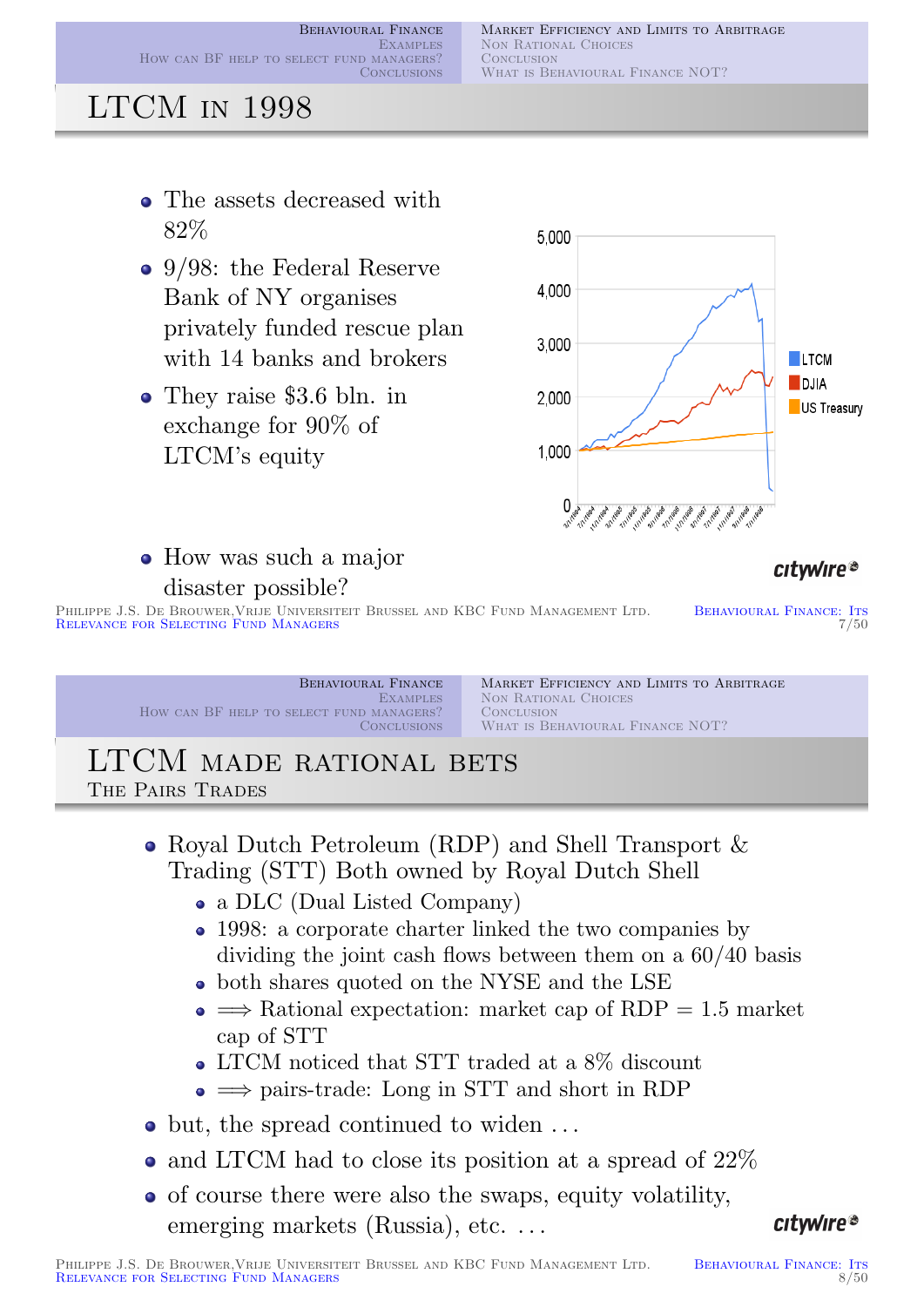# CONCLUSION FOR LIMITS TO ARBITRAGE

- Exploiting non-rational pricing can be
	- Risky
	- Costly
- $\bullet \implies$  non rationalities **may** persist longer than than the rational trader can stay liquid.
- $\bullet \implies$  markets can during certain periods deviate from what we would expect via the EMH framework
- $\bullet \implies$  riding the trend can be the rational thing to do ...
- and ... who knows the real price anyhow?

## citwire®

PHILIPPE J.S. DE BROUWER, VRIJE UNIVERSITEIT BRUSSEL AND KBC FUND MANAGEMENT LTD. BEHAVIOURAL FINANCE: ITS<br>
9/50 PELEVANCE EOP SELECTING FUND MANAGERS RELEVANCE FOR SELECTING FUND MANAGERS

> Behavioural Finance **EXAMPLES** How can BF help to select fund managers? **CONCLUSIONS**

Market Efficiency and Limits to Arbitrage Non Rational Choices **CONCLUSION** WHAT IS BEHAVIOURAL FINANCE NOT?

# FURTHER EVIDENCE OF NON-RATIONALITIES IN Financial Markets

- [The Tulipom](#page-0-0)[ania Amsterdam, 1637 –](#page-1-0) [\(Mackay](#page-18-0)[184](#page-18-0)[1\)](#page-13-0)
- The South-Sea Bubble LSE, 1720 (Mackay 1841)
- Twin Shares e.g. (Froot and Dabora [19](#page-23-5)99): STT and RDS
- $\bullet$  [In](#page-23-5)dex Inclusions e.g. (Harris and Gurel 1986) [and \(Shleifer 198](#page-22-2)6)
- Internet Carve-Outs e.g.  $3$ Com and [Palm \(M](#page-23-6)[arch 2000\) – \(](#page-22-3)Lamont and Thaler 2003)



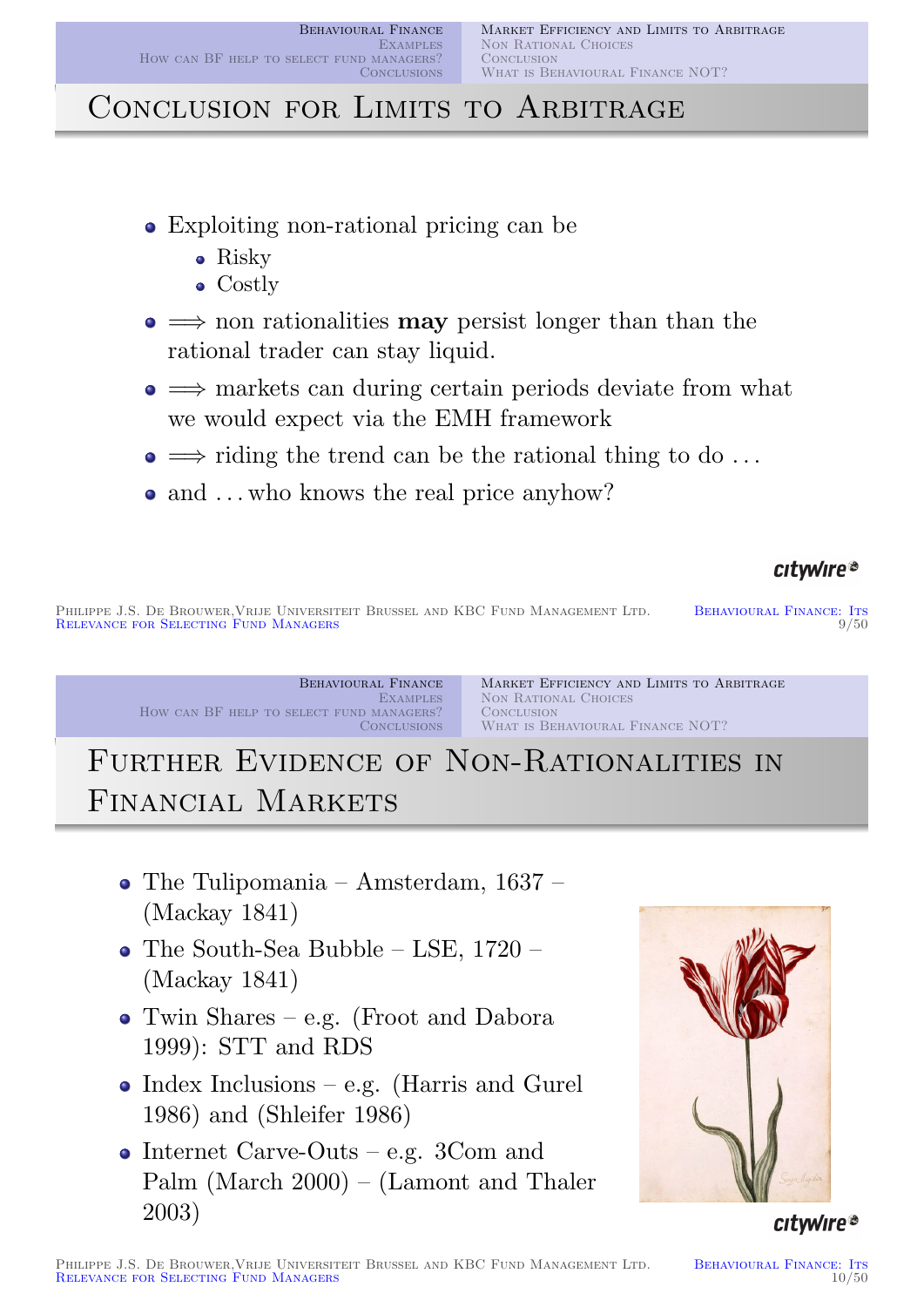#### Question

Suppose that we (with the group in which we are now) would do a driving test and rank all drivers from the best to the worst. Then we split the group in half: group 1: 50% relatively best drivers and group 2: 50% relatively worst drivers. In which group would you end up?

**1** group 1: 50% relatively best drivers

<sup>2</sup> group 2: 50% relatively worst drivers

#### citwire®

PHILIPPE J.S. DE BROUWER, VRIJE UNIVERSITEIT BRUSSEL AND KBC FUND MANAGEMENT LTD. BEHAVIOURAL FINANCE: ITS<br>RELEVANCE FOR SELECTING FUND MANAGERS 11/50 RELEVANCE FOR SELECTING FUND MANAGERS

Behavioural Finance **EXAMPLES** How can BF HELP TO SELECT FUND MANAGERS? **CONCLUSIONS** Market Efficiency and Limits to Arbitrage Non Rational Choices **CONCLUSION** WHAT IS BEHAVIOURAL FINANCE NOT?

### **Question**

The Amazon river is the longest river in South America. Please provide an upper boundary for the length of the river so that [you're](#page-0-0)[90%](#page-0-0)[sur](#page-0-0)[e](#page-1-0)[that](#page-1-0)[the](#page-1-0)[real](#page-1-0)[length](#page-1-0)[is](#page-1-0)[sh](#page-1-0)orter. (please use km or [mi](#page-20-0))

For example, if you believe it to be  $100km$  and you're reasonable sure, then you might consider to answer 120km. So, we would expect that when all answers are taken together, 10% of the people will find that the correct answer is outside their confidence interval.

- <sup>1</sup> Yes, the real length is indeed lower than my upper bound.
- <span id="page-5-0"></span><sup>2</sup> No, the real length is longer . . . this is what is supposed to happen in  $10\%$  of the cases.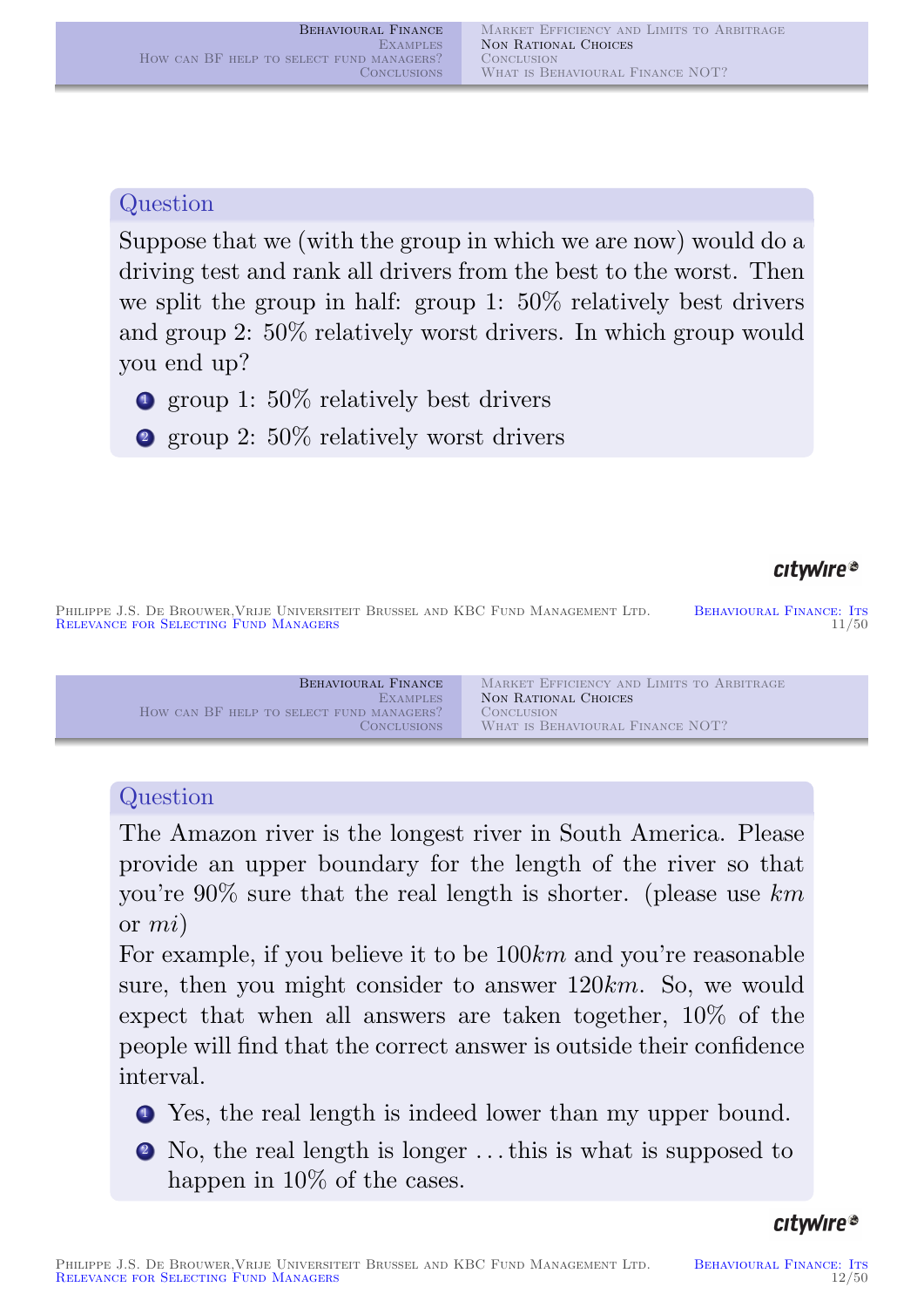## Overconfidence

- When people give a 98% confidence interval, it contains only in 60% of the cases the true value – (Alpert and Raiffa 1982)
- When they say to be "certain", then the they are about 80% certain – (Fischhoff, Slovic, and Lichtenstein 1977)
- Related to:
	- hindsight bias
	- self attribution bias
	- $\bullet$  optimism and wishful thinking: 90% of people believe to be over average in many common skills – (Weinstein 1980); and they generally are too optimistic in meeting deadlines – (Buehler, Griffin, and Moss 1994)

#### citwire®

PHILIPPE J.S. DE BROUWER, VRIJE UNIVERSITEIT BRUSSEL AND KBC FUND MANAGEMENT LTD. BEHAVIOURAL FINANCE: ITS<br>RELEVANCE FOR SELECTING FUND MANAGERS 13/50 RELEVANCE FOR SELECTING FUND MANAGERS

Behavioural Finance **EXAMPLES** How can BF HELP TO SELECT FUND MANAGERS? **CONCLUSIONS** Market Efficiency and Limits to Arbitrage Non Rational Choices **CONCLUSION** WHAT IS BEHAVIOURAL FINANCE NOT?

#### **Question**

[Linda is thirty-](#page-0-0)[one years, single, outspoken](#page-1-0) and very bright. She [majored](#page-18-0)[in](#page-18-0)[Phy](#page-18-0)[losophy.](#page-13-0)[As](#page-13-0)[a](#page-13-0)[student,](#page-13-0)[she](#page-13-0) was deeply concerned with issues of discrimination and social justice, and also participated in anti nuclear demonstrations." – what is most probably:

- **1** Linda is a bank telle[r](#page-22-4)
- <sup>2</sup> Linda is a bank teller and is active in the feminist m[ovement](#page-22-5)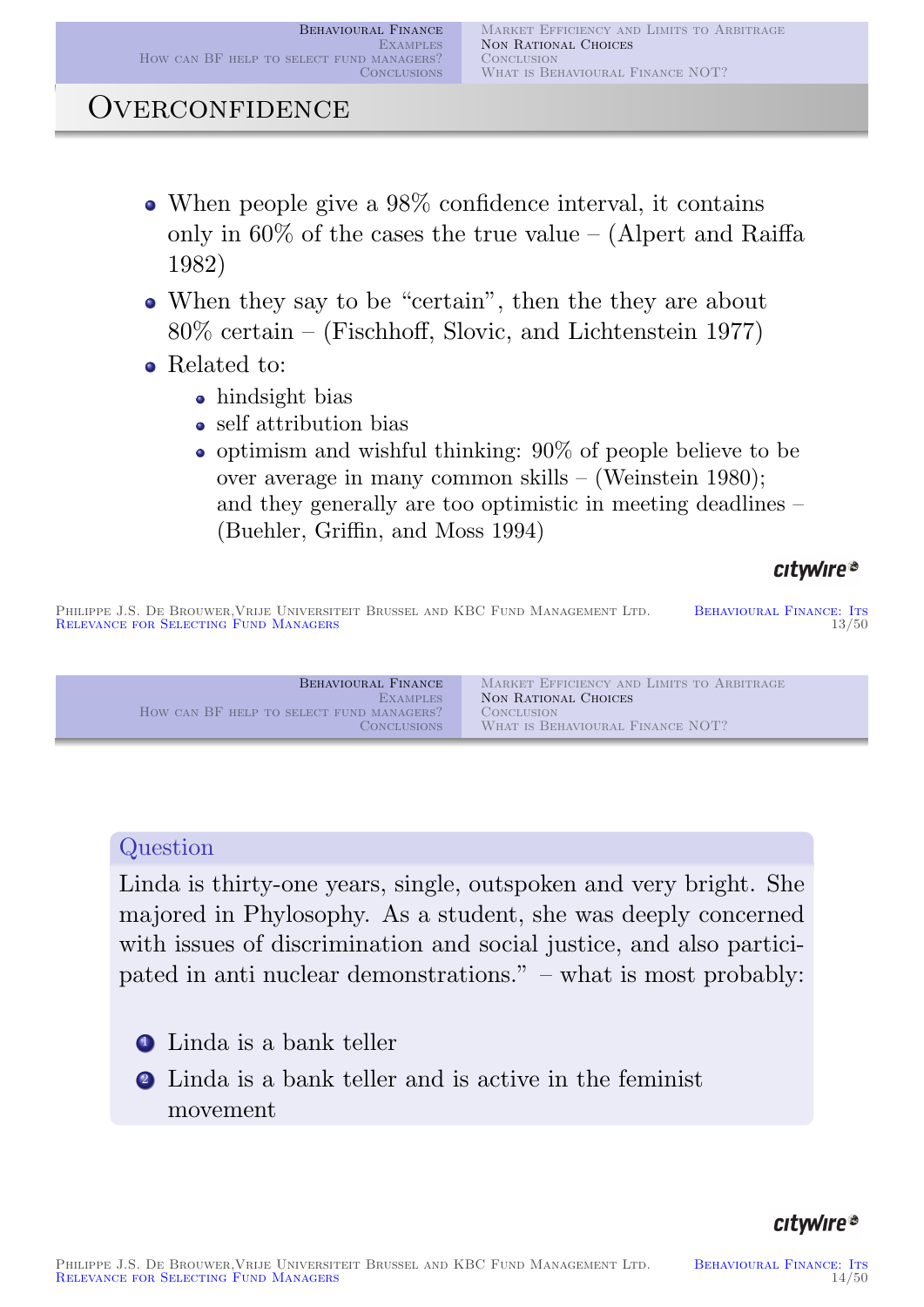## Representativeness

- (Kahneman and Tversky 1974): "Linda is thirty-one years, single, outspoken and very bright. She majored in Phylosophy. As a student, she was deeply concerned with issues of discrimination and social justice, and also participated in anti nuclear demonstrations." – what is most probably:
	- **1** Linda is a bank teller
	- <sup>2</sup> Linda is a bank teller and is active in the feminist movement
- People tend to confuse "sounds like" with "is proof for". Generally people act here in contradiction with Bayes' law.
- Related to:
	- sample size neglect
	- hot-hand fallacy (Gilovich, Vallone, and Tversky 1985)
	- the Law of Small Numbers (Rabin 2002)
	- gamblers' fallacy

#### citwire®

PHILIPPE J.S. DE BROUWER, VRIJE UNIVERSITEIT BRUSSEL AND KBC FUND MANAGEMENT LTD. BEHAVIOURAL FINANCE: ITS<br>BEHAVIOURAL FINANCE: ITS 15/50 RELEVANCE FOR SELECTING FUND MANAGERS

> Behavioural Finance **EXAMPLES** How can BF HELP TO SELECT FUND MANAGERS? **CONCLUSIONS**

Market Efficiency and Limits to Arbitrage Non Rational Choices **CONCLUSION** WHAT IS BEHAVIOURAL FINANCE NOT?

# Belief Perseverance

- Once people have formed their opinion, they stick to it too [tightly and](#page-14-0) [too long – \(Lord, Ross, an](#page-5-0)d Lepper 1979)
- [Two](#page-20-0) [effect](#page-20-0)[s:](#page-14-0)
	- <sup>1</sup> people do not search for disconfirming evidence
	- <sup>2</sup> [if they fin](#page-22-6)d it anyhow, they treat it with excessive scepticism (i.e. they underreact to it)
- Related [to:](#page-23-9)
	- Confirmation bias: people misinterpret disconfirming evidence as if it would support their beliefs
	- overconfidence
	- self-serving bias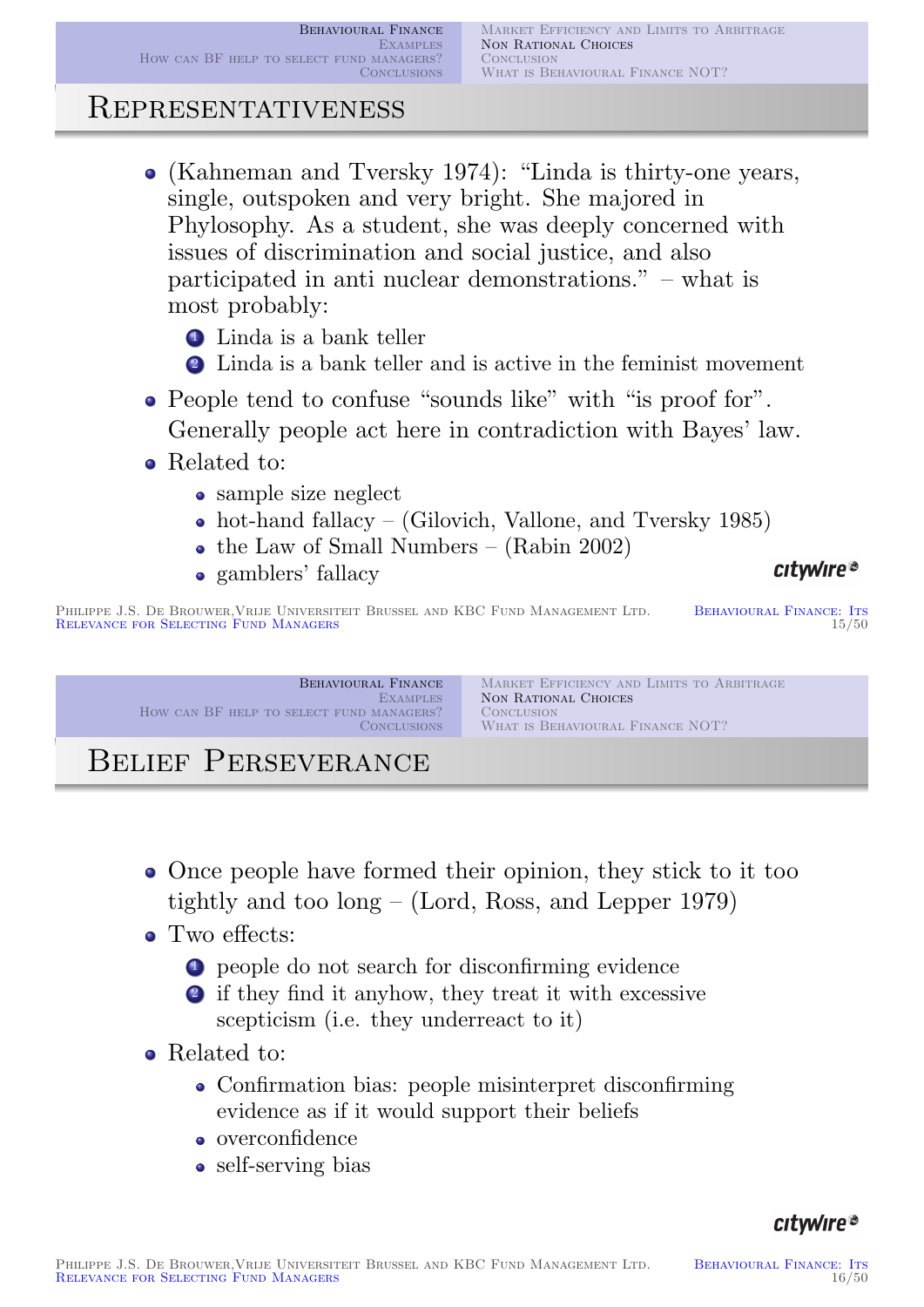## ANCHORING

- When forming an estimate, people start from an initial (possibly) arbitrary value and then adjust . . . but not enough – (Kahneman and Tversky 1974)
- Related to:
	- Availability Bias: people overestimate the value of the available information – (Kahneman and Tversky 1974)

### citwire®

PHILIPPE J.S. DE BROUWER, VRIJE UNIVERSITEIT BRUSSEL AND KBC FUND MANAGEMENT LTD. BEHAVIOURAL FINANCE: ITS<br>RELEVANCE FOR SELECTING FUND MANAGERS 17/50 RELEVANCE FOR SELECTING FUND MANAGERS



#### **Question**

Suppose that you are participating in a game that consists out [to two gambles](#page-0-0)[: A and B. Choose an optio](#page-1-0)n in gamble A and B [Choose an opti](#page-18-0)[on in Gamble A](#page-13-0)

- **1** a sure gain of  $\in$  2'400
- 2 25% chance to win  $\in 10'000$  and 75% chance to win nothing

Choose an option in Gamble B

- **1** [a sure loss of](#page-22-6)  $\epsilon$  7'500
- <span id="page-8-0"></span>2 75% chance to loose  $\in 10'000$  and 25% chance to loose nothing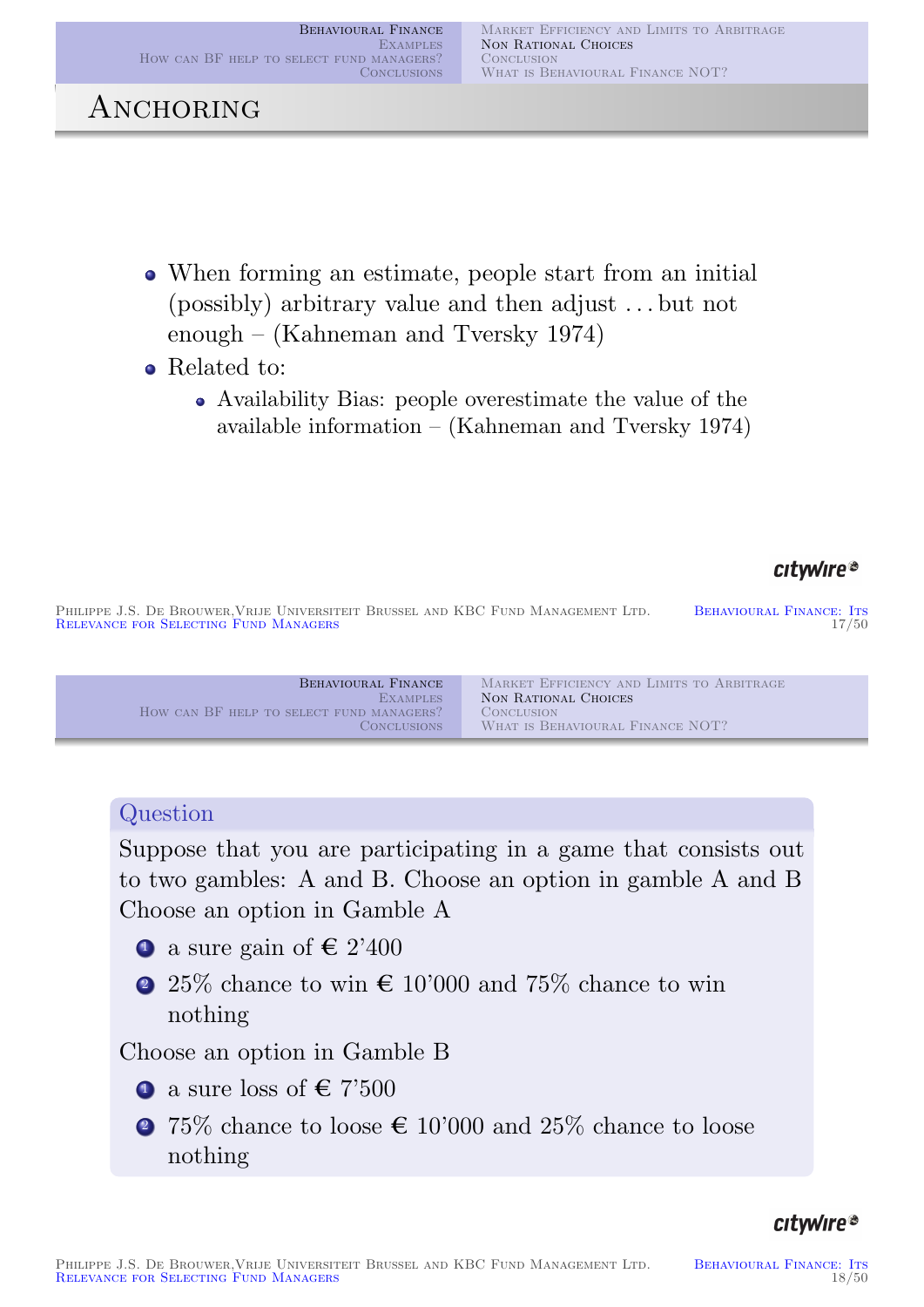## FRAMING

Suppose that you are participating in a game that consists out to two gambles: A and B, so choose an option in question A and B.

- A Choose an option.
	- i a sure gain of  $\in$  2'400 [84\%]
	- II 25% chance to win  $\epsilon$  10'000 and 75% chance to win nothing [16%]
- B Choose an option.
	- i a sure loss of  $\in$  7'500 [13%]
	- II 75% chance to loose  $\epsilon$  10'000 and 25% chance to loose nothing [87%]

## citwire®

PHILIPPE J.S. DE BROUWER, VRIJE UNIVERSITEIT BRUSSEL AND KBC FUND MANAGEMENT LTD. BEHAVIOURAL FINANCE: ITS<br>RELEVANCE FOR SELECTING FUND MANAGERS 19/50 RELEVANCE FOR SELECTING FUND MANAGERS

Behavioural Finance **EXAMPLES** How can BF help to select fund managers? **CONCLUSIONS** Market Efficiency and Limits to Arbitrage Non Rational Choices **CONCLUSION** WHAT IS BEHAVIOURAL FINANCE NOT?

# Framing ii

the results:

- $\bullet$  [\(Ai + Bi\)](#page-0-0) = 100\% sure  $\epsilon$  5'100 loss
- $\bullet$  [\(Ai + Bii\)](#page-20-0) [= 75% chance to loose](#page-14-0)  $\epsilon$  7'600 and 25% to win  $\in$  2'400
- $\bullet$  (Aii + Bi) = 25\% chance to win  $\epsilon$  2'500 and 75\% chance to loose  $\in 7'500$
- 4 (Aii + Bii) =  $37.50\%$  chance on zero,  $6.25\%$  chance to win  $\epsilon$  10'000, 56.25% chance to loose 10'000

 $\rightarrow$  In order to solve a problem, people break it down to small units and solve each of them overlooking correlations and interconnections – (Tversky and Kahneman 1981)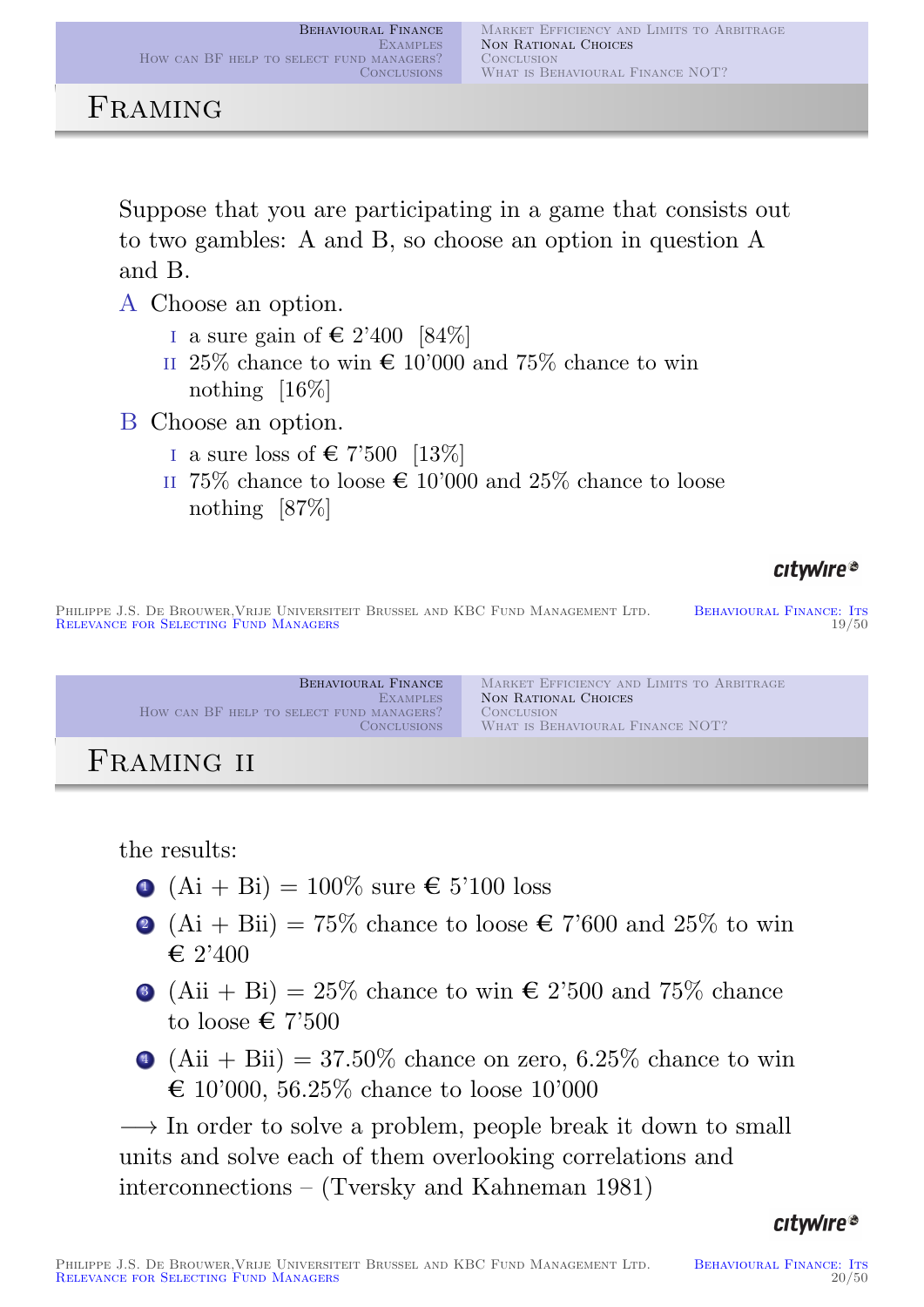## FRAMING III

Framing is a strong heuristic and leads to different other biases

- mental accounting
- consider gains and losses in stead of total wealth (consider each gamble separate)
- (and as a consequence) loss aversion (in stead of volatility aversion)
- labelling
- sunk cost fallacy
- **o** loss aversion
- anchoring

## citwire®

PHILIPPE J.S. DE BROUWER, VRIJE UNIVERSITEIT BRUSSEL AND KBC FUND MANAGEMENT LTD. BEHAVIOURAL FINANCE: ITS<br>BEHAVIOURAL FINANCE: ITS 21/50 RELEVANCE FOR SELECTING FUND MANAGERS

### **[Question](#page-0-0)**

[Assume that y](#page-20-0)[ou're hungry and find two](#page-14-0) restaurants that only differ in name and in the number of guests: one is empty and the other is half full. Which restaurant would you choose?

- **1** the empty restaurant
- <sup>2</sup> the half full restaurant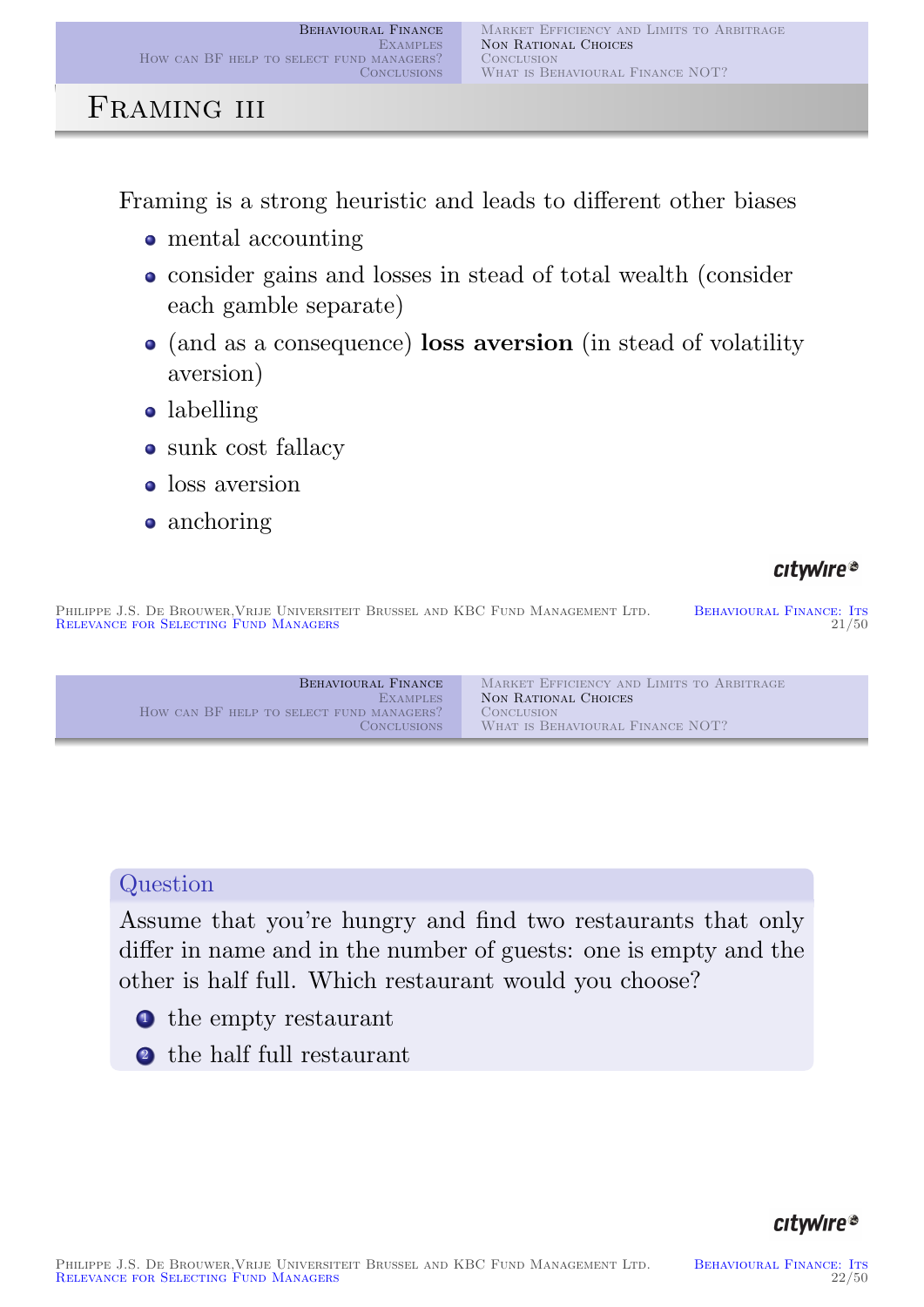## Herding Behaviour

- Assume that you're hungry and find two restaurants that only differ in name and in the number of guests: one is empty and the other is half full. Which restaurant would you choose?
- How hard is it to be the first to stand up and applaud after an opera that you particularly liked, or to remain seated when all are standing?
	- labelling

### citwire®

PHILIPPE J.S. DE BROUWER, VRIJE UNIVERSITEIT BRUSSEL AND KBC FUND MANAGEMENT LTD. BEHAVIOURAL FINANCE: ITS<br>BEHAVIOURAL FINANCE: ITS 23/50 RELEVANCE FOR SELECTING FUND MANAGERS

| BEHAVIOURAL FINANCE                      | MARKET EFFICIENCY AND LIMITS TO ARBITRAGE |
|------------------------------------------|-------------------------------------------|
| <b>EXAMPLES</b>                          | NON RATIONAL CHOICES                      |
| HOW CAN BF HELP TO SELECT FUND MANAGERS? | <b>CONCLUSION</b>                         |
| <b>CONCLUSIONS</b>                       | WHAT IS BEHAVIOURAL FINANCE NOT?          |

### **[Question](#page-0-0)**

[Assume that y](#page-20-0)[ou have bought a bond for](#page-14-0) your portfolio. Which one would be the most acceptable for your boss?

- <sup>1</sup> a junk-bond
- <span id="page-11-0"></span><sup>2</sup> a high-yield bond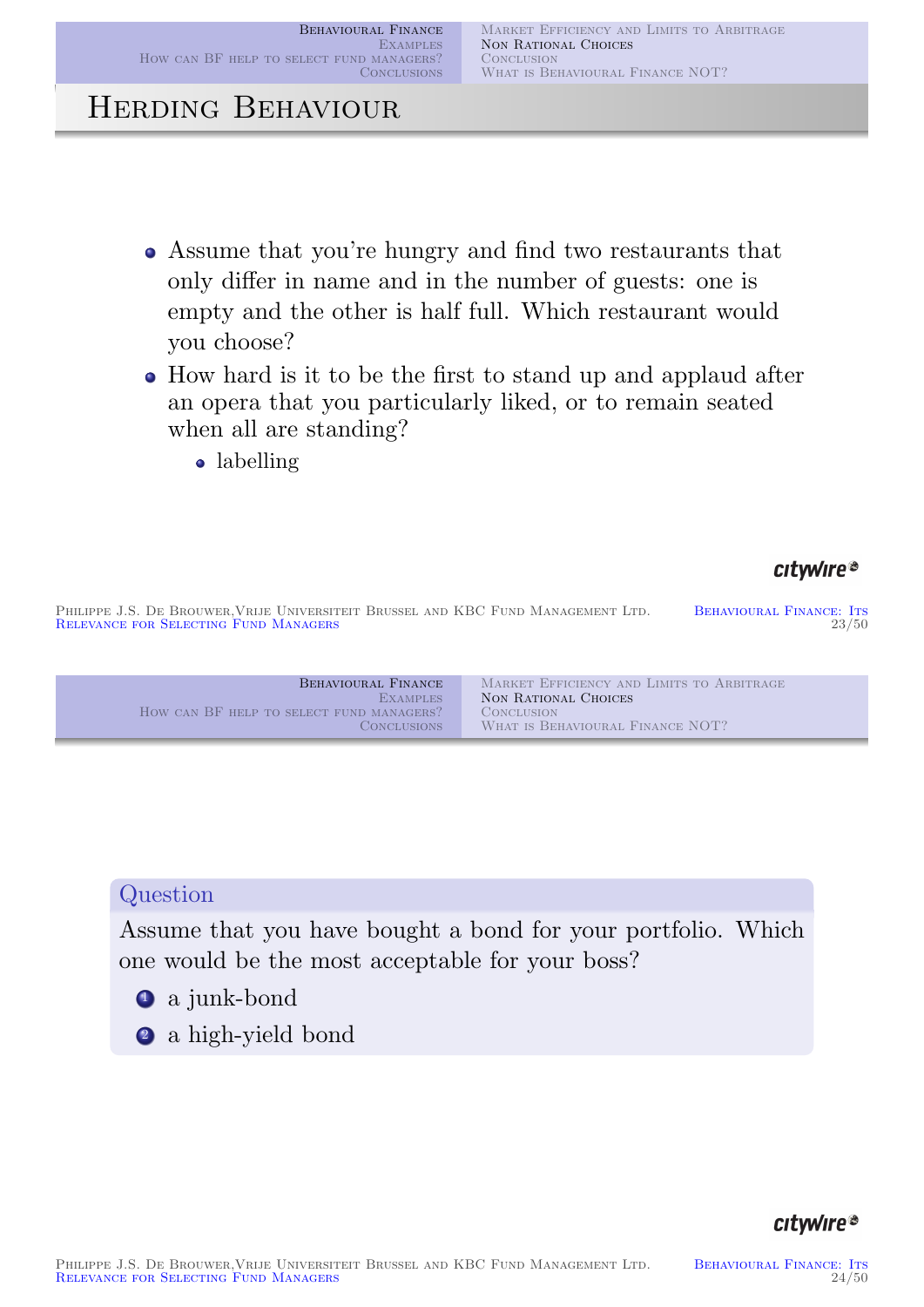Market Efficiency and Limits to Arbitrage NON RATIONAL CHOICES **CONCLUSION** WHAT IS BEHAVIOURAL FINANCE NOT?

## PREFERENCES - LABELLING

Which do you prefer?

A a junk bond

B a high-yield bond

#### Other Biasses:

- hyperbolic discounting
- money illusion

#### citwire®

PHILIPPE J.S. DE BROUWER, VRIJE UNIVERSITEIT BRUSSEL AND KBC FUND MANAGEMENT LTD. BEHAVIOURAL FINANCE: ITS<br>RELEVANCE FOR SELECTING FUND MANAGERS 25/50 RELEVANCE FOR SELECTING FUND MANAGERS

Behavioural Finance **EXAMPLES** How can BF help to select fund managers? **CONCLUSIONS** Market Efficiency and Limits to Arbitrage Non Rational Choices **CONCLUSION** WHAT IS BEHAVIOURAL FINANCE NOT?

ARE ONLY THE MARKETS INEFFICIENT?

- [Markets](#page-14-0)[can](#page-14-0)[be](#page-5-0)[at](#page-5-0)[non-rational](#page-5-0) levels . . .
- but can we at least hope that we, humans, see the world rational and make rational decisions based on our unbiased perception of the world?

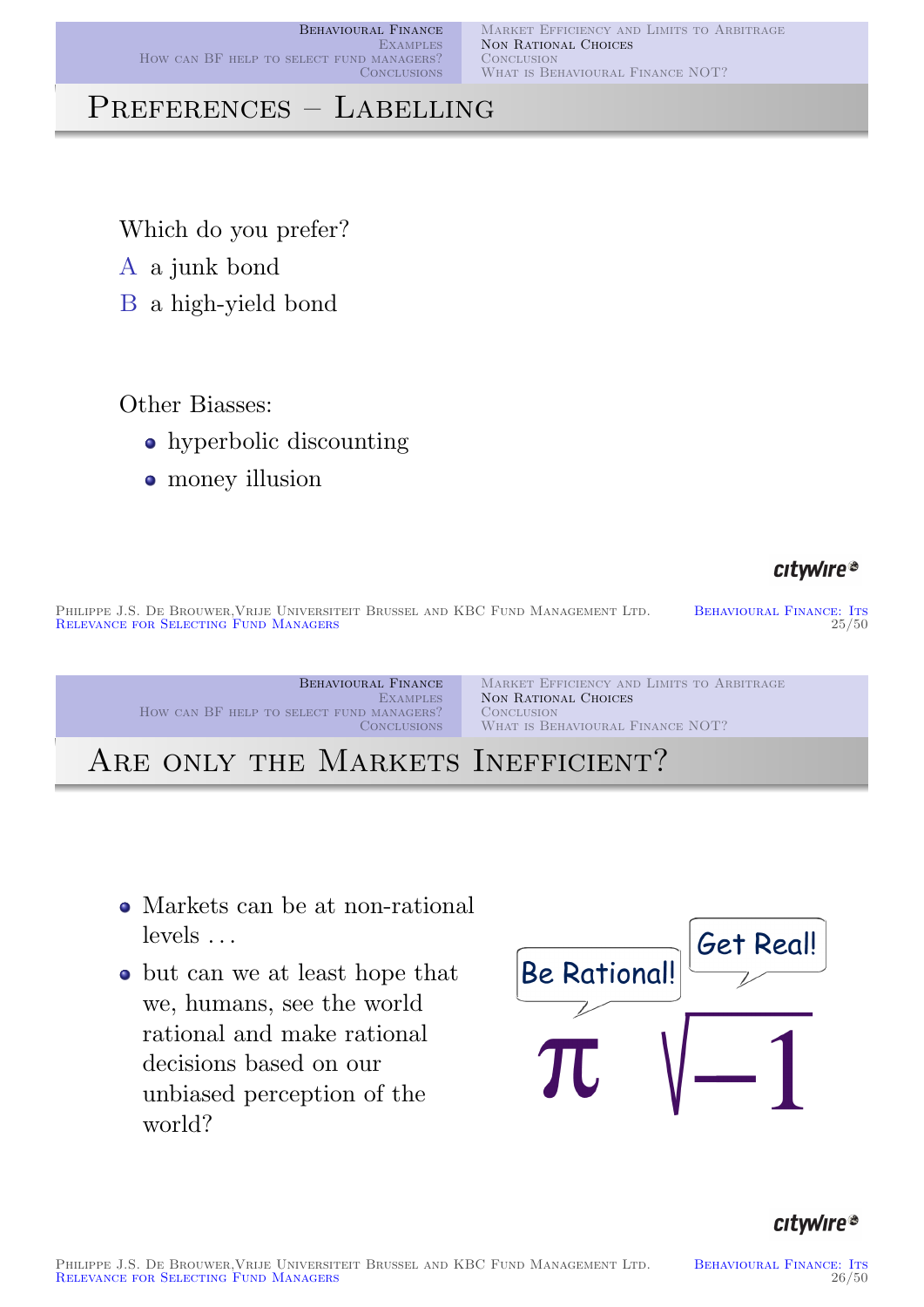Market Efficiency and Limits to Arbitrage NON RATIONAL CHOICES **CONCLUSION** WHAT IS BEHAVIOURAL FINANCE NOT?



FIGURE: Gray dots appear at the intersection of the black squares (and if you focus on it, then it disappears, but others become visible).

citwire®

PHILIPPE J.S. DE BROUWER, VRIJE UNIVERSITEIT BRUSSEL AND KBC FUND MANAGEMENT LTD. BEHAVIOURAL FINANCE: ITS RELEVANCE FOR SELECTING FUND MANAGERS 27/50



<span id="page-13-0"></span>FIGURE: Which vertical line is longer? (only taking into account the vertical lines, not the arrows)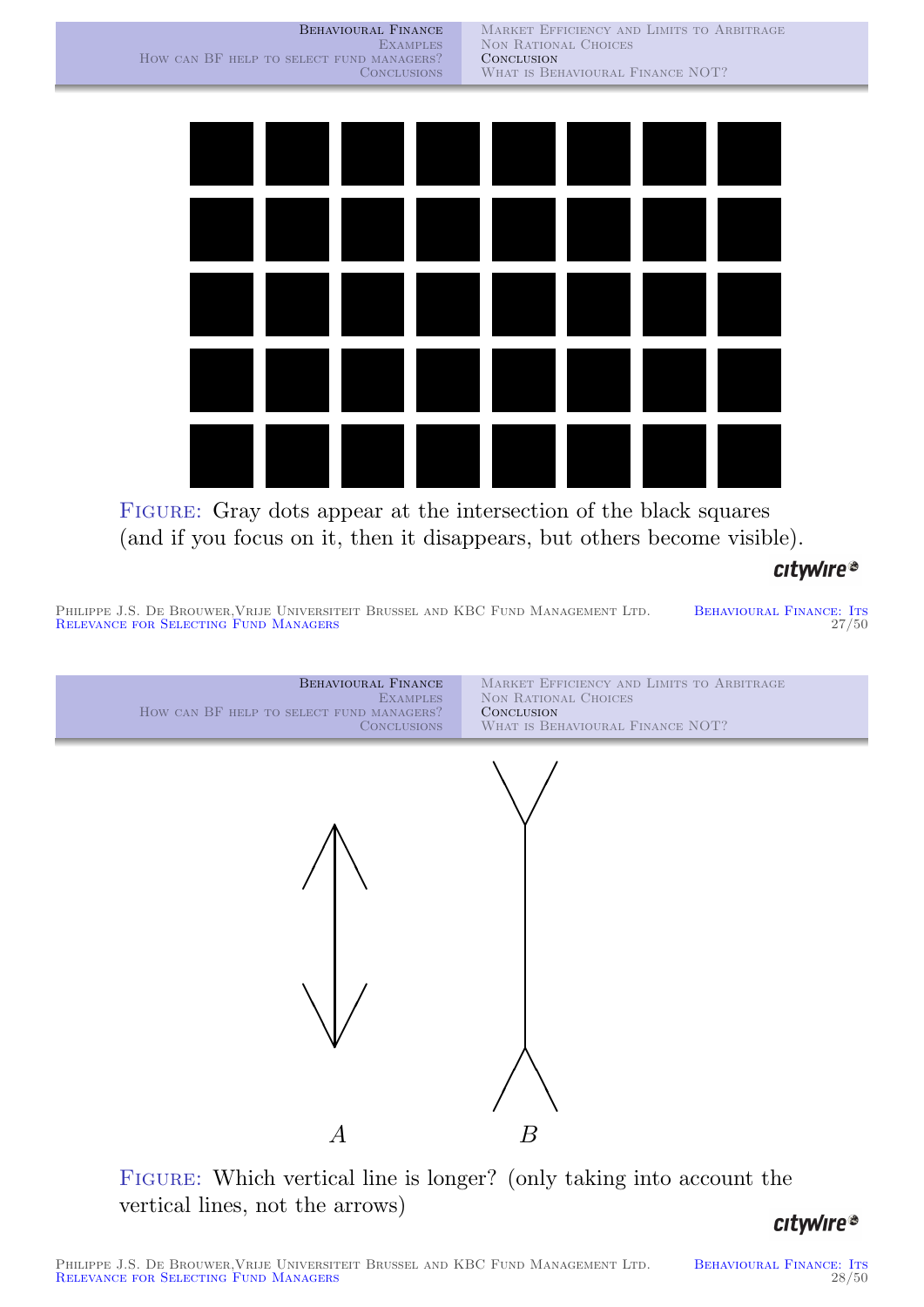# WHAT IS BEHAVIOURAL FINANCE NOT?

- a normative theory!)
- a portfolio selection method: so it is no replacement for Mean Variance (MV), CAPM and Safety First (SF)
- a sure way to beat markets (despite BAPT)
- (necessarily) in contradiction with EMH ...
- . . . however a more complex model might be needed, for example the Adaptive Market Hypothesis (AMH) (Lo 2004)

#### citwire®

PHILIPPE J.S. DE BROUWER, VRIJE UNIVERSITEIT BRUSSEL AND KBC FUND MANAGEMENT LTD. BEHAVIOURAL FINANCE: ITS<br>PELEVANCE EOP SELECTING FUND MANAGERS 29/50 RELEVANCE FOR SELECTING FUND MANAGERS

> Behavioural Finance **EXAMPLES** How can BF help to select fund managers? **CONCLUSIONS**

# <span id="page-14-0"></span>[E](#page-18-0)[xamples](#page-13-0)[f](#page-13-0)rom INVESTMENT PRACTICE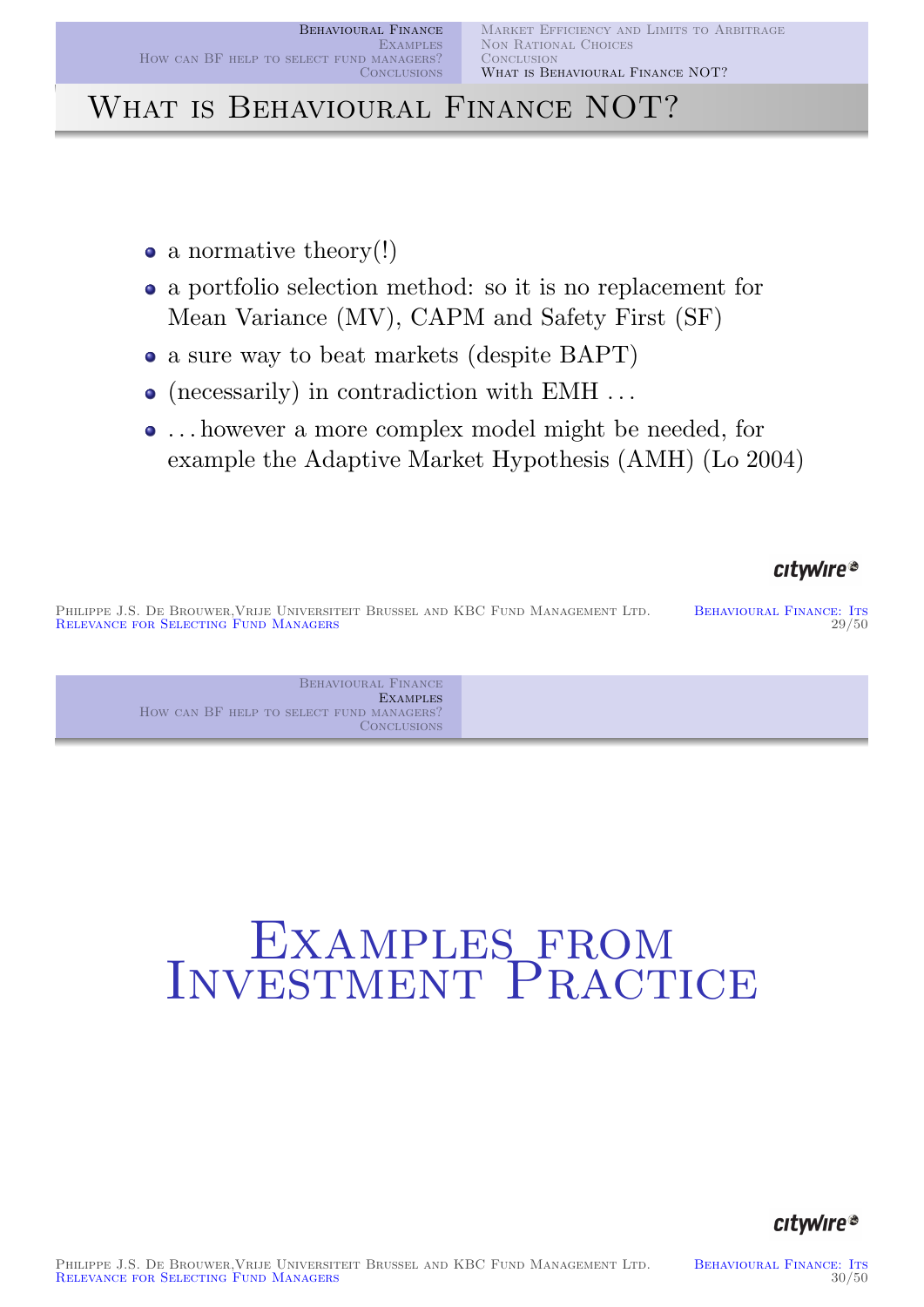

#### citwire®

PHILIPPE J.S. DE BROUWER, VRIJE UNIVERSITEIT BRUSSEL AND KBC FUND MANAGEMENT LTD. BEHAVIOURAL FINANCE: ITS<br>BEHAVIOURAL FINANCE: ITS 31/50 RELEVANCE FOR SELECTING FUND MANAGERS

> BEHAVIOURAL FINANCE **EXAMPLES** How can BF HELP TO SELECT FUND MANAGERS? **CONCLUSIONS**

## Some Examples I

- buy more after market decline ("to reduce average purchase price")← loss aversion, overconfidence
- a [portfolio](#page-14-0) of loser stocks  $\leftarrow$  loss aversion, [overconfide](#page-20-0)nce, affect heuristic
- [home bias](#page-0-0)  $\leftarrow$  label effect, prefer the known  $\Rightarrow$  suboptimal [diversification](#page-1-0)
- . . . or home bias for the location of the private banker
- exclusive products for exclusive clients  $\leftarrow$  labelling  $\Rightarrow$ [products that are](#page-14-0) generally less diversified with higher [\(fixed\)](#page-14-0)[costs](#page-14-0)[and](#page-14-0)[the](#page-14-0)[sa](#page-14-0)[me MtM](#page-18-0)
- [b](#page-20-0)espoke products  $\leftarrow$  labelling, overconfidence  $\Rightarrow$ products that are less diversified with higher (fixed) costs<br>citwire® and the same MtM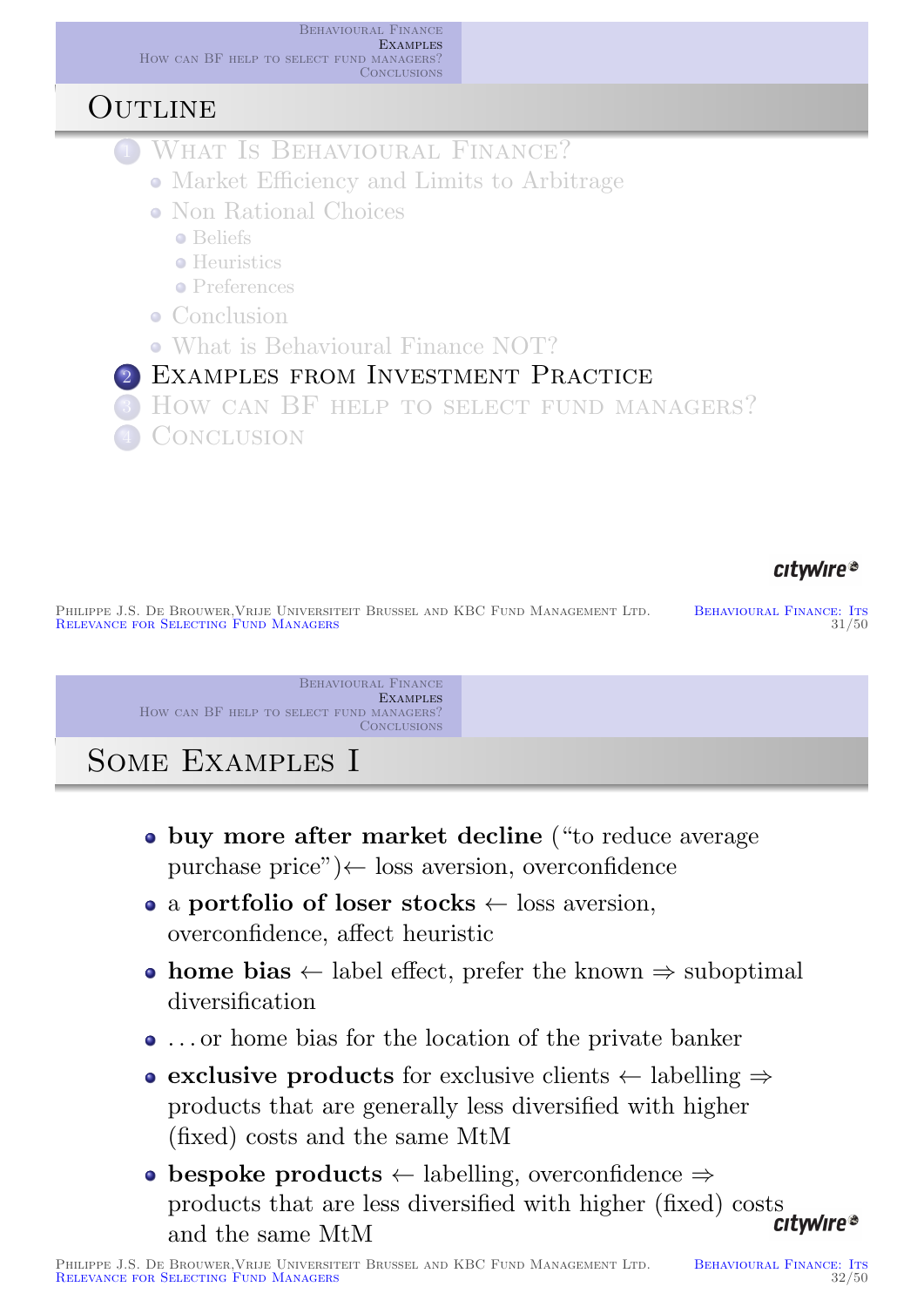Behavioural Finance **EXAMPLES** How can BF help to select fund managers? **CONCLUSIONS** 

Some Examples II

- complicated products  $\leftarrow$  labelling, overconfidence, (sometimes) loss aversion  $\Rightarrow$  investments with high costs, and proven mathematical inefficiency (e.g. (Bernard, Maj, and Vanduffel 2010) show that path dependency is not efficient)
- arguments such as "most people choose option  $A$ "  $\leftarrow$ works because of herding effect
- $\bullet$  bubbles  $\leftarrow$  herd behaviour, greed, overconfidence, etc.
- crashes  $\leftarrow$  herd behaviour, fear, etc.

citwire®

PHILIPPE J.S. DE BROUWER, VRIJE UNIVERSITEIT BRUSSEL AND KBC FUND MANAGEMENT LTD. BEHAVIOURAL FINANCE: ITS<br>RELEVANCE FOR SELECTING FUND MANAGERS 33/50 RELEVANCE FOR SELECTING FUND MANAGERS

> Behavioural Finance **EXAMPLES** How can BF help to select fund managers? **CONCLUSIONS**

THE EMOTIONAL INVESTMENT LIFE CYCLE



FIGURE: The effect of all those biasses from rational behaviour on our citywire<sup>®</sup> investment life cycle.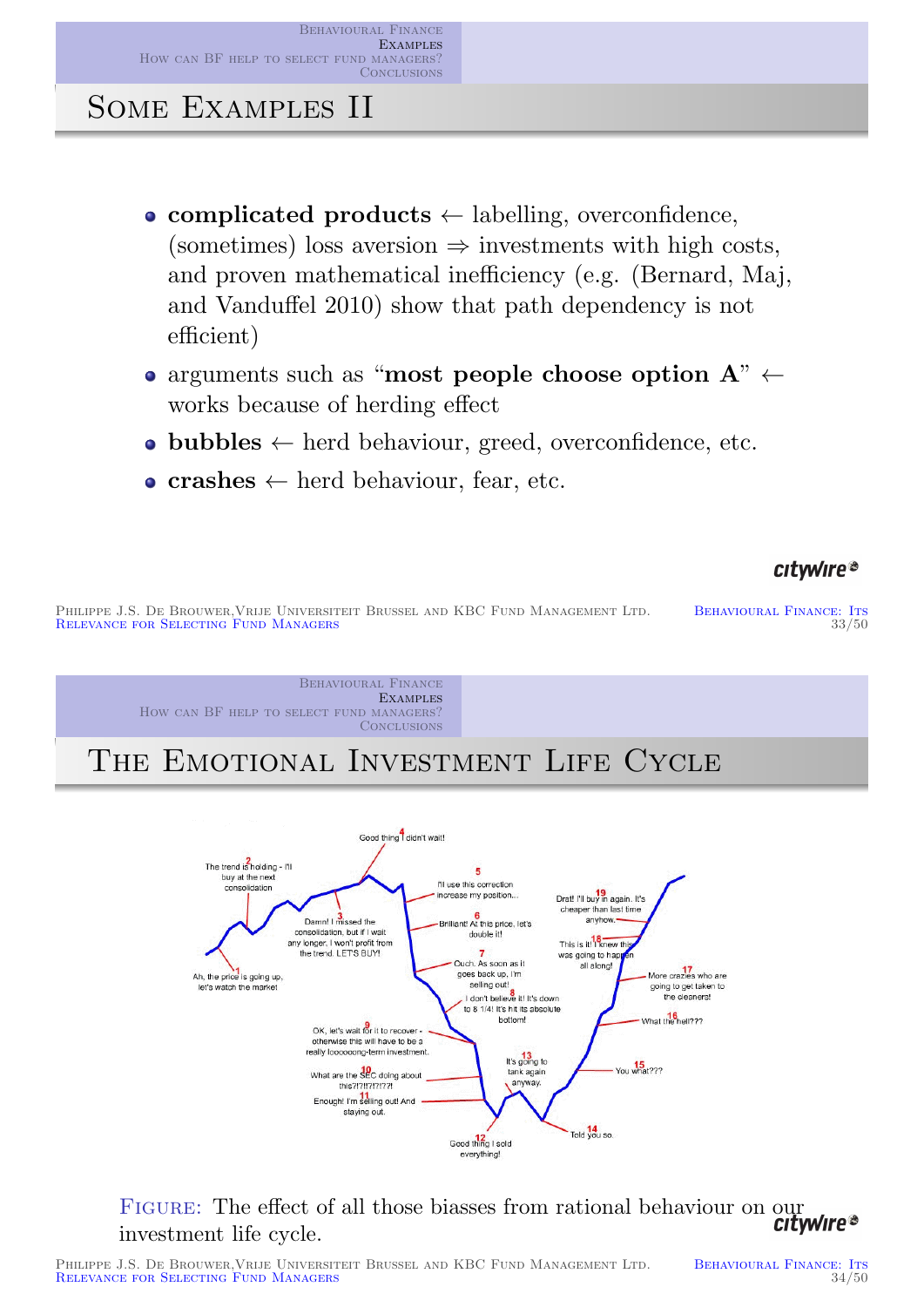



FIGURE: The life cycle of a bubble in financial markets.

#### citwire®

PHILIPPE J.S. DE BROUWER, VRIJE UNIVERSITEIT BRUSSEL AND KBC FUND MANAGEMENT LTD. BEHAVIOURAL FINANCE: ITS RELECTING FUND MANAGERS 35/50 RELEVANCE FOR SELECTING FUND MANAGERS

Behavioural Finance **EXAMPLES** How can BF help to select fund managers? **CONCLUSIONS** 

THE TRUTH



FIGURE: The truth about forecasting power in financial markets.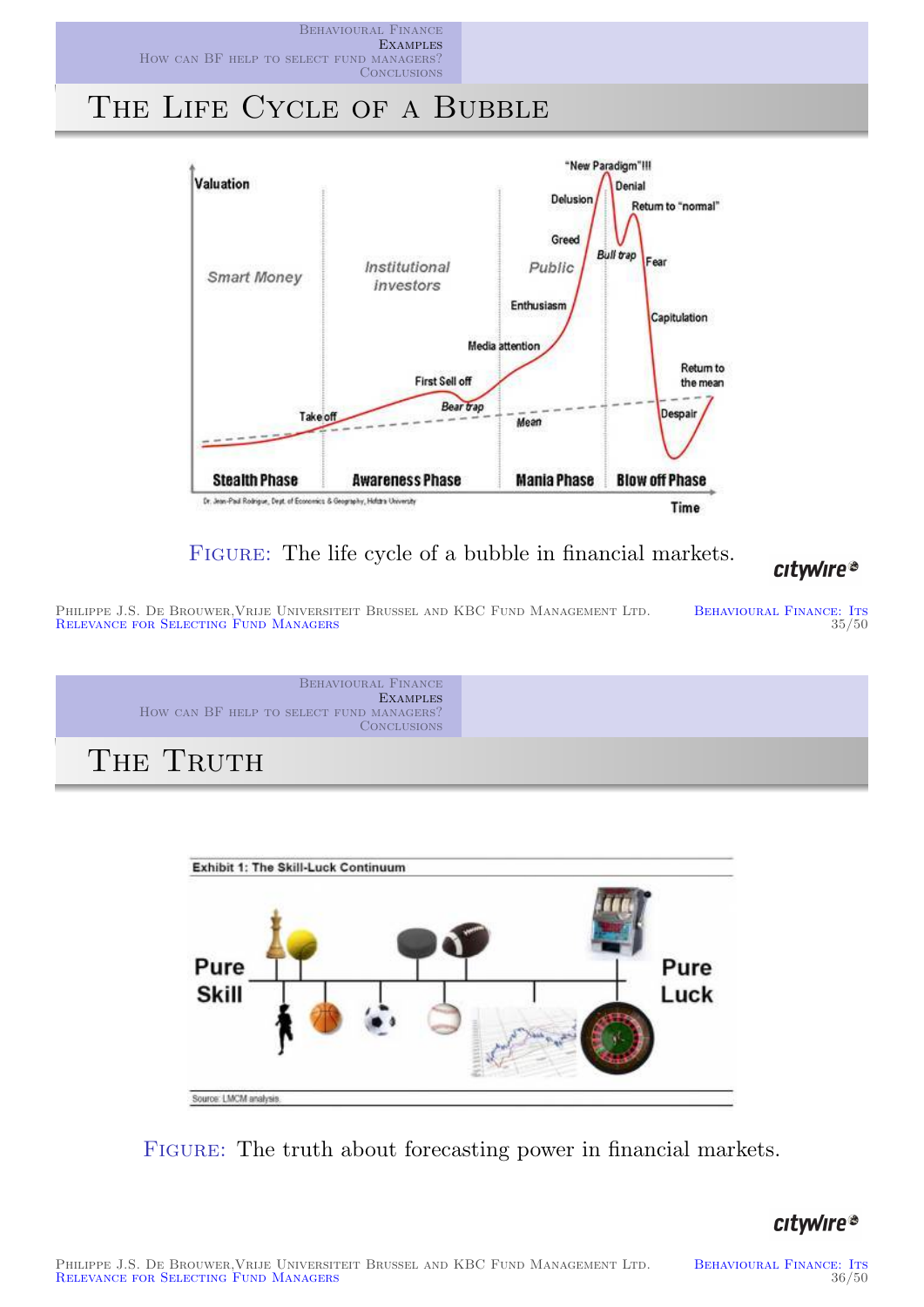# HOW CAN BF HELP TO SELECT FUND MANAGERS?

#### citwire®

PHILIPPE J.S. DE BROUWER, VRIJE UNIVERSITEIT BRUSSEL AND KBC FUND MANAGEMENT LTD. BEHAVIOURAL FINANCE: ITS<br>BEHAVIOURAL FINANCE: ITS 37/50 RELEVANCE FOR SELECTING FUND MANAGERS

> BEHAVIOURAL FINANCE **EXAMPLES** How can BF help to select fund managers? **CONCLUSIONS**

## **OUTLINE**

- <sup>1</sup> What Is Behavioural Finance?
	- Market Efficiency and Limits to Arbitrage
	- Non Rational Choices
		- **•** [Beliefs](#page-0-0)
		- **•** [Heuristics](#page-20-0)
		- **•** Preferences
	- [Conclusion](#page-0-0)
	- [What is Behavioural](#page-1-0) Finance NOT?
- [2](#page-5-0) [Exampl](#page-5-0)es from Investment Practice
- <span id="page-18-0"></span>3 How can BF HELP TO SELECT FUND MANAGERS? 4 CONCLUSION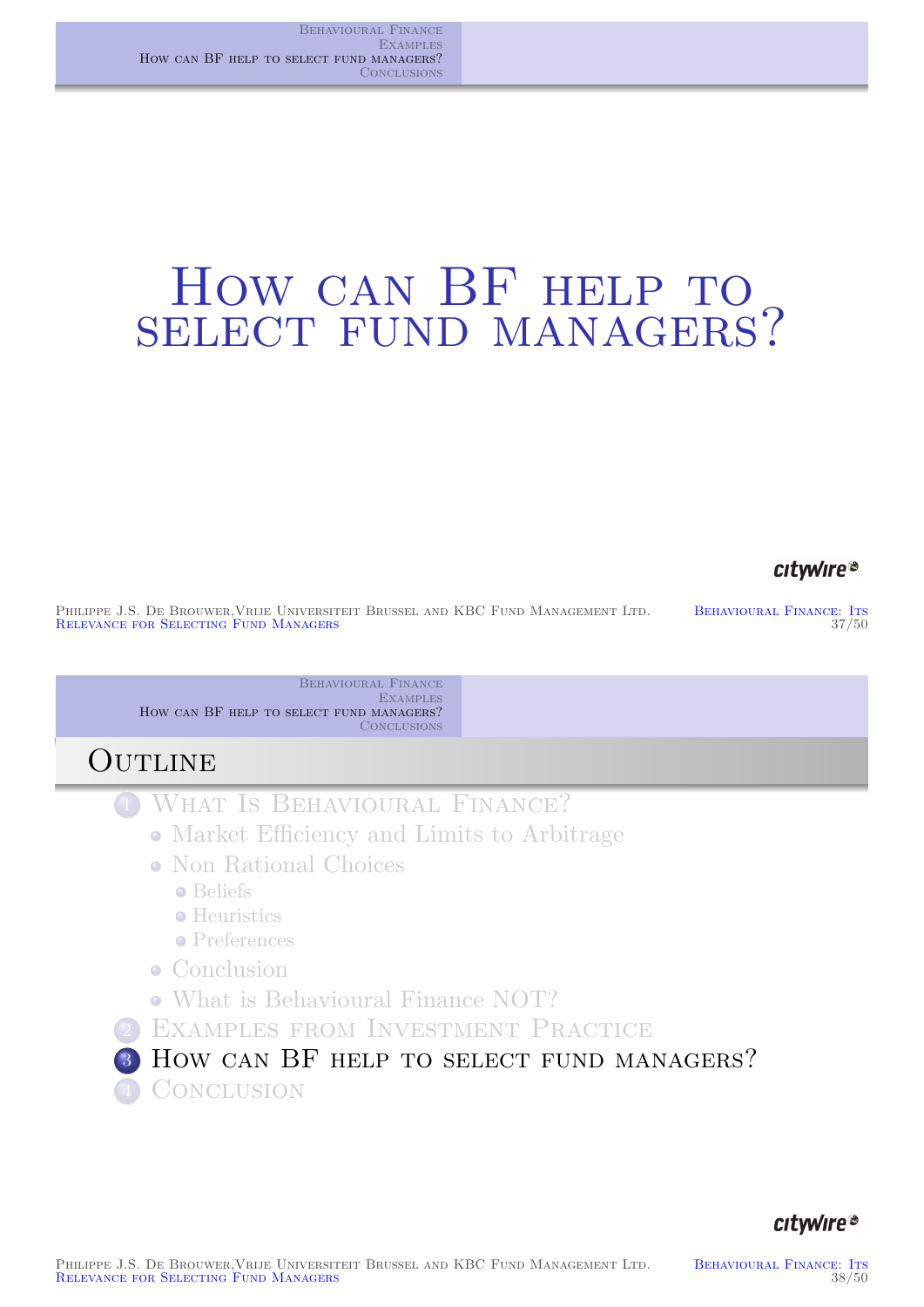Behavioural Finance **EXAMPLES** How can BF help to select fund managers? **CONCLUSIONS** 

## HOW CAN BF HELP TO SELECT FUND MANAGERS? I

- First select your portfolio, according to your needs (asset liability matching), only then think about the manager. The strategic benchmark is 93% of the issue (Gary P. Brinson and Beebower 1986)
- Realize that you as well as the fund manger are humans, ... hence overconfident herding animals, that rely on framing and anchoring and labelling heuristics! So . . .
	- avoid to judge the fund manager (Agent) at short term (narrow frame)
- In the *qualitative part* of manager selection:
	- limit the role of your emotions (liking/preferring, being sure, representation bias (especially in combination with  $labelling = remember Madoff) \dots$

#### citwire®

PHILIPPE J.S. DE BROUWER, VRIJE UNIVERSITEIT BRUSSEL AND KBC FUND MANAGEMENT LTD. BEHAVIOURAL FINANCE: ITS<br>RELEVANCE FOR SELECTING FUND MANAGERS 39/50 RELEVANCE FOR SELECTING FUND MANAGERS

> Behavioural Finance **EXAMPLES** How can BF help to select fund managers? **CONCLUSIONS**

HOW CAN BF HELP TO SELECT FUND MANAGERS? II

- [if the fu](#page-0-0)nd manger is important then his/her level of [overcon](#page-18-0)fidence is important
- In the *quantitative part* of manager selections, especially be aware of:
	- hot hand fallacy,
	- sample size neglect,
	- [overconfidence](#page-22-7),
	- conservatism / belief perseverance
	- labelling / herd behaviour (Madoff)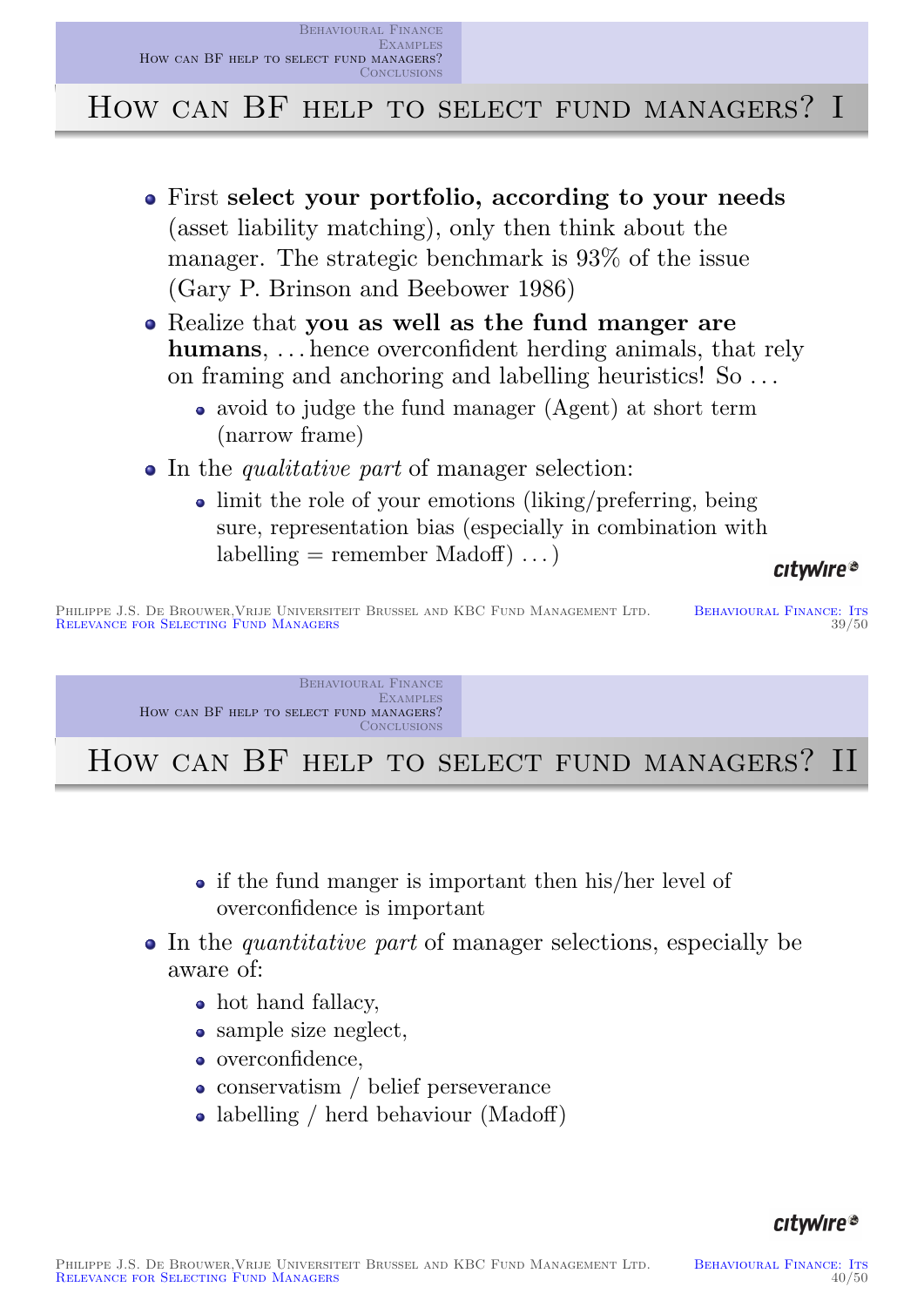# **CONCLUSION**

#### citwire®

PHILIPPE J.S. DE BROUWER, VRIJE UNIVERSITEIT BRUSSEL AND KBC FUND MANAGEMENT LTD. BEHAVIOURAL FINANCE: ITS<br>RELEVANCE FOR SELECTING FUND MANAGERS (41/50) RELEVANCE FOR SELECTING FUND MANAGERS

Behavioural Finance **EXAMPLES** How can BF help to select fund managers? **CONCLUSIONS** 

## **OUTLINE**

- <sup>1</sup> What Is Behavioural Finance?
	- Market Efficiency and Limits to Arbitrage
	- Non Rational Choices
		- **•** [Beliefs](#page-0-0)
		- **•** [Heuristics](#page-20-0)
		- **•** Preferences
	- [Conclusion](#page-0-0)
	- [What is Behavioural](#page-1-0) Finance NOT?
- [2](#page-5-0) [Exampl](#page-5-0)es from Investment Practice
- <sup>3</sup> [H](#page-11-0)ow can BF help to select fund managers?

<span id="page-20-0"></span>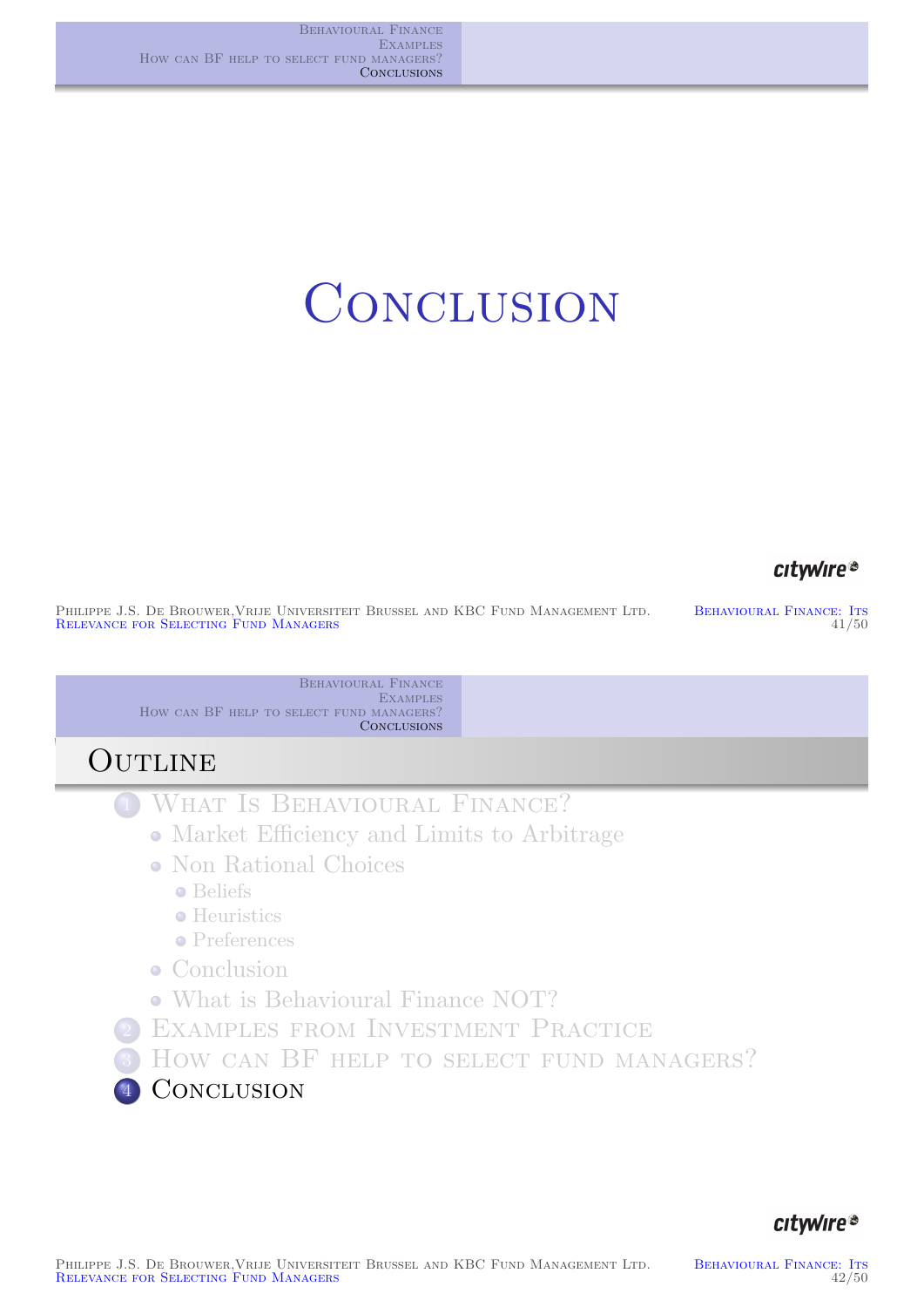## **CONCLUSIONS**

- the Efficient Market Hypothesis is not dead
- but Behavioural Finance is real
- Behavioural biasses are deeply rooted in the unconscious part of the brain  $\leftarrow$  it is not possible to get "unbiased", but reconsider with an open mind decisions.
- Understanding Behavioural Finance is understanding yourself and others . . .
- . . . and therefore helps in various ways
	- composing a portfolio
	- selecting a fund manager
	- understanding the fund manager
	- understanding the investor
- But Behavioural Finance is not a new *normative* framework.
- Nor is BF a magic recipe to outperform markets.

PHILIPPE J.S. DE BROUWER, VRIJE UNIVERSITEIT BRUSSEL AND KBC FUND MANAGEMENT LTD. BEHAVIOURAL FINANCE: ITS<br>RELEVANCE FOR SELECTING FUND MANAGERS 43/50 RELEVANCE FOR SELECTING FUND MANAGERS

> **REFERENCES** NOMENCLATURE

THANKS

## [Thank you for y](#page-0-0)our attention!

I happily take questions now or by email philippe@de-brouwer.com

Philippe De Brouwer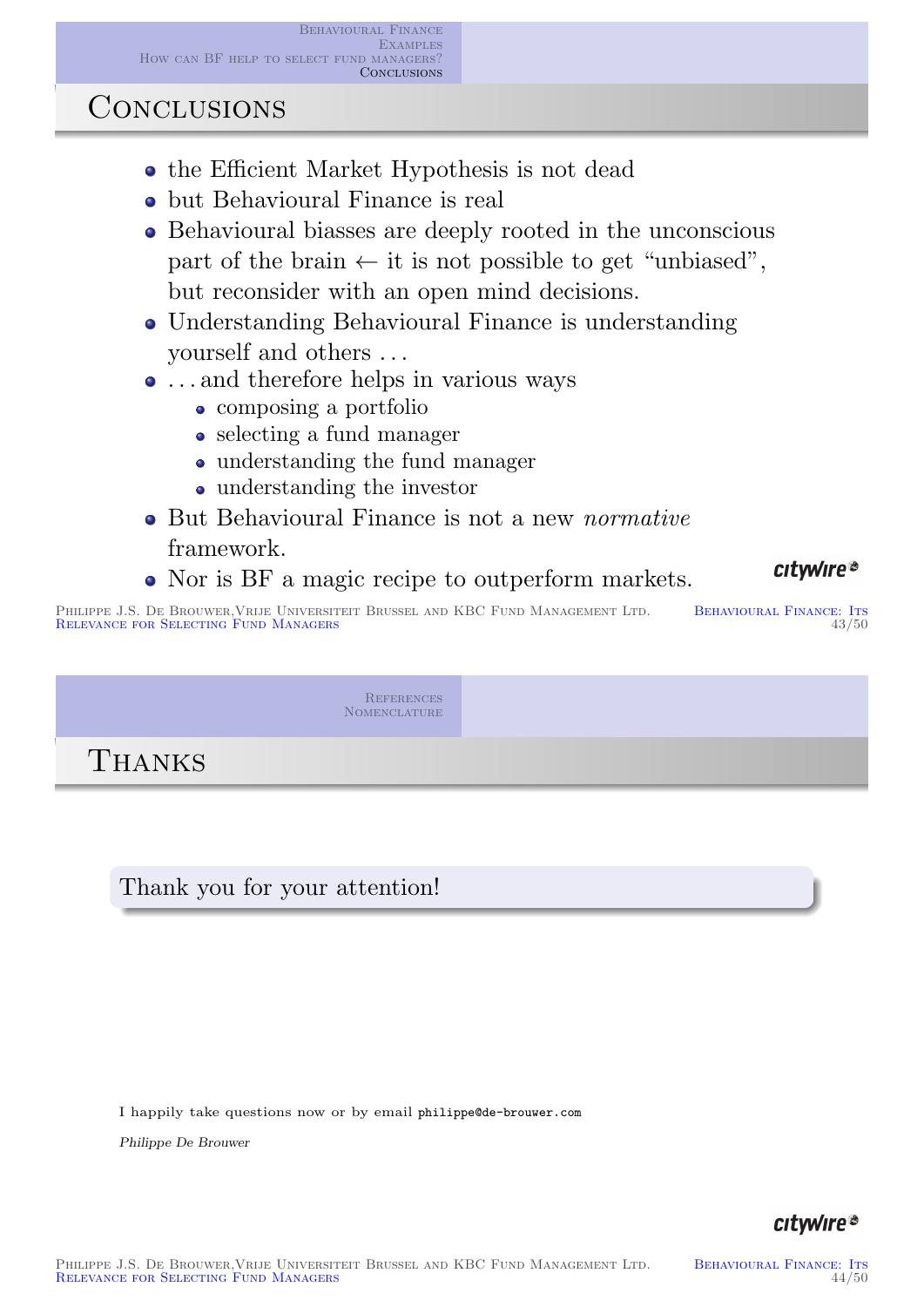**REFERENCES** NOMENCLATURE

## Bibliography I

Alpert, M. and H. Raiffa (1982). A progress report on the training of probability assessors. In P. Slovic and A. Tversky (Eds.), Judgement Under Uncertainty: Heuristics and Biases, pp. 294–305. Cambridge University Press. Bernard, C., M. Maj, and S. Vanduffel (2010). Improving the Design of Financial Products in a Multidimensional Black-Scholes Market. Technical report, Working Paper Universiteit Brussel. Buehler, R., D. Griffin, and M. Moss (1994). Exploring the planning fallacy: why people underestimate their task completion times. Journal of Personality and Social Psychology 67, 36–381. Fama, E. F. (1965, Jan). The behavior of stock market prices. Journal of Business 38(1), 34–105. Fama, E. F. (1970). Efficient capital markets: A review of theory and empirical work. Journal of finance 25(2), 383–417. Fischhoff, B., P. Slovic, and S. Lichtenstein (1977). Knowing with certainty: the appropriateness of extreme confidence. citwire® Journal of Experimental Psychology: Human Perception and Performance 3, 552–564.

PHILIPPE J.S. DE BROUWER, VRIJE UNIVERSITEIT BRUSSEL AND KBC FUND MANAGEMENT LTD. BEHAVIOURAL FINANCE: ITS<br>RELEVANCE FOR SELECTING FUND MANAGERS 45/50 RELEVANCE FOR SELECTING FUND MANAGERS

> **REFERENCES** Nomenclature

## Bibliography II

Friedman, M. (1953). The case for flexible exchange rates. In Essays in Positive Economics, pp. 157–203. University of Chicago Press.

[Froot, K. and E. Da](#page-22-8)bora (1999). [How stock prices aff](#page-24-0)ected the location of trade. Journal of Financial Economics 53, 189–216.

<span id="page-22-4"></span><span id="page-22-1"></span>Gary P. Brinson, L. R. H. and G. L. Beebower (1986, Jul–Aug). Determinants of portfolio performance. Financial Analysts Journal 42(4), 39–44.

<span id="page-22-2"></span>Gilovich, T., R. Vallone, and A. Tversky (1985). The hot hand in basketball: on the misperception of random sequences. Cognitive Psychology 17, 295–314.

<span id="page-22-7"></span><span id="page-22-0"></span>Harris, L. and E. Gurel (1986). Price and volume effects associated with changes in the s&p500: new evidence of the existence of price pressure. Journal of Finance 41, 851–860.

<span id="page-22-6"></span><span id="page-22-5"></span><span id="page-22-3"></span>Kahneman, D. and A. Tversky (1974). Judgement under uncertainty: heuristics and biases. Science 187, 1124–1131.



<span id="page-22-8"></span>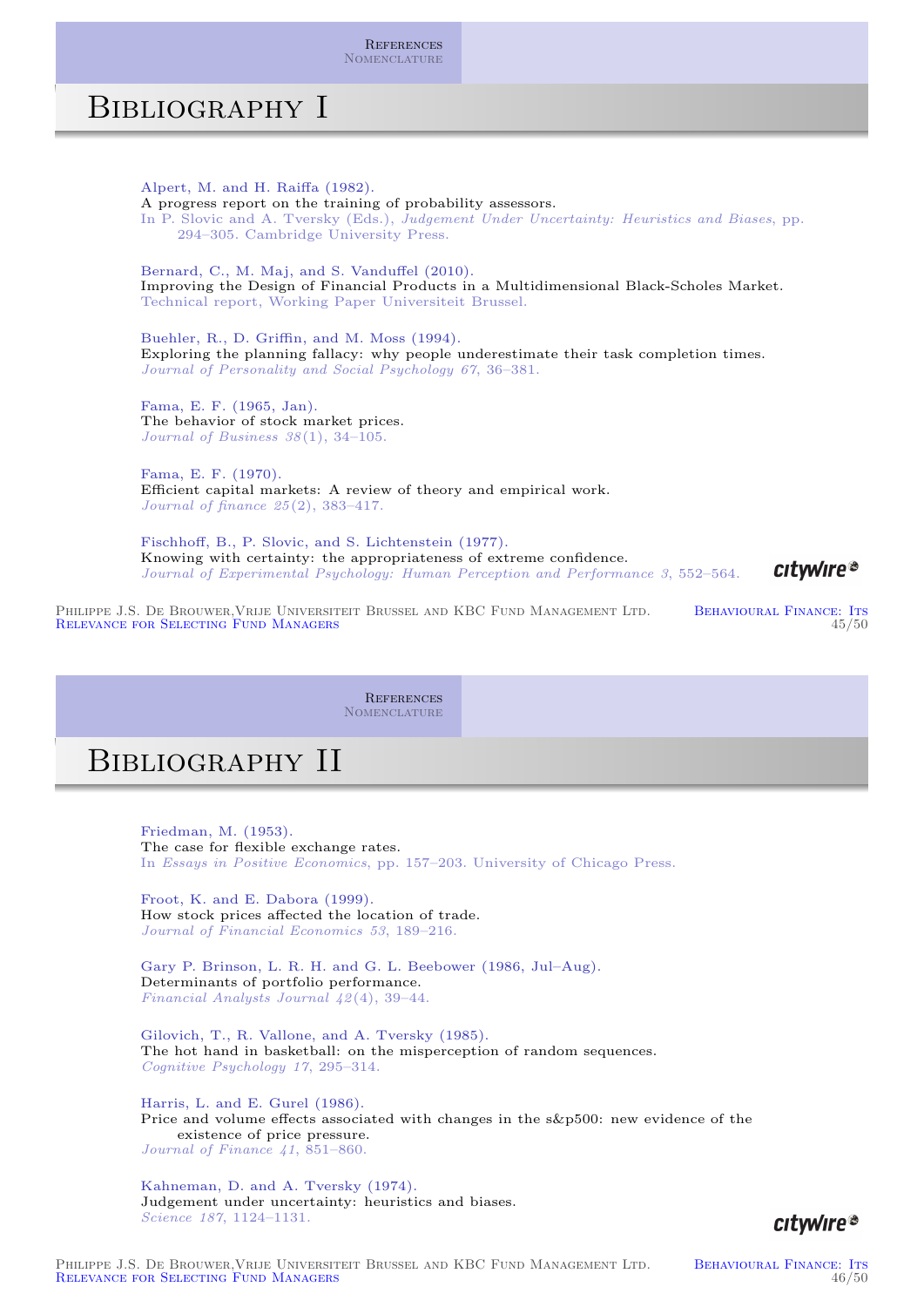**REFERENCES** NOMENCLATURE

## Bibliography III

Kahneman, D. and A. Tversky (1979). Prospect theory: An analysis of decision under risk. Econometrica 47(2), 263–291.

Keynes, J. F. M. (1936). The General Theory of Employment, Interest, and Money. London: Palgrave Macmillan.

Lamont, O. and R. H. Thaler (2003). Can the markets add and subtract? mispricing in tech stock carve-outs. Journal of Political Economy 111, 227–268.

Lo, A. W. (2004, August). The adaptive markets hypothesis: Market efficiency from an evolutionary perspective. Journal of Portfolio Management 30, 15–29.

Lord, C., L. Ross, and M. Lepper (1979). Biased assimilation and attitude polarization: the effects of prior theories on subsequent considered evidence. Journal Personality and Social Psychology 37, 2089–2109.

Mackay, C. (1841). Memoirs of extraordinary Popular Delusions and the Madness of Crowds (First ed.). New Burlington Street, London, UK: Richard Bentley.

PHILIPPE J.S. DE BROUWER, VRIJE UNIVERSITEIT BRUSSEL AND KBC FUND MANAGEMENT LTD. BEHAVIOURAL FINANCE: ITS<br>RELEVANCE FOR SELECTING FUND MANAGERS 47/50 RELEVANCE FOR SELECTING FUND MANAGERS

> **REFERENCES** Nomenclature

## Bibliography IV

Rabin, M. (2002). Inference by believers in the law of small numbers. Quarterly Journal of Economics 117, 775–816.

Savage, L. J. (1954). [The Foundations of S](#page-22-8)tatistics. [New York: Wiley.](#page-24-0)

<span id="page-23-8"></span>Shefrin, H. and M. Statman (2000, Jun). Behavioral portfolio theory. Journal of Financial and Quantitative Analysis 35 (2), 127–151.

<span id="page-23-3"></span><span id="page-23-2"></span><span id="page-23-0"></span>Shleifer, A. (1986). Do demand curves for stocks slope down. Journal of Finance 41, 579–590.

<span id="page-23-7"></span><span id="page-23-4"></span>Smith, A. (1759). The Theory of Moral Sentiments. New York: Cosimo.

<span id="page-23-10"></span><span id="page-23-6"></span><span id="page-23-1"></span>Tversky, A. and D. Kahneman (1981). The framing of decisions and the psychology of choice. Science 211(4481), 453–458.

Weinstein, N. (1980). Unrealistic optimism about future life events. Journal of Personality and Social Psychology 39, 806–820.



citwire®

<span id="page-23-9"></span><span id="page-23-5"></span>PHILIPPE J.S. DE BROUWER, VRIJE UNIVERSITEIT BRUSSEL AND KBC FUND MANAGEMENT LTD. BEHAVIOURAL FINANCE: ITS<br>RELEVANCE FOR SELECTING FUND MANAGERS 48/50 RELEVANCE FOR SELECTING FUND MANAGERS